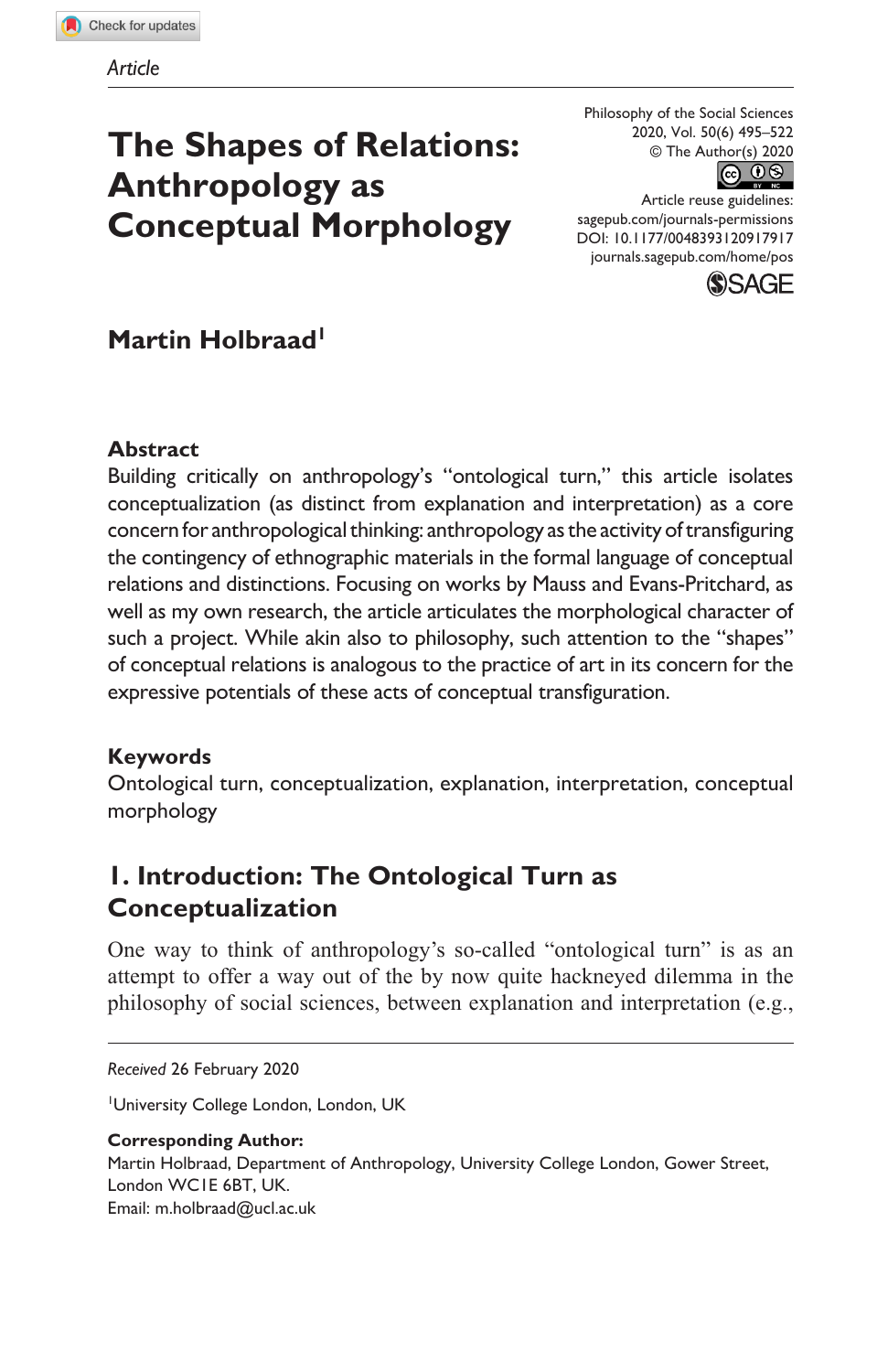D'Andrade 1986; Geertz 1973). The problem with explanation and interpretation, goes anthropology's ontological argument, $\frac{1}{1}$  is that they both presuppose that anthropologists are in principle equipped even to *describe* the social phenomena in which they are interested, by which I mean simply that anthropologists are able to express in a way that makes sense what the phenomena in question actually are. In the case of explanation, this is quite obvious. If you think that as an anthropologist your prime task, when faced with a given social phenomenon (Maori gift exchange, say, or Cuban spirit-possession, or the Covid 19 pandemic), is to explain it with reference to its causes and consequences, you must be assuming from the start that you can describe what the phenomenon in question actually is in the first place. To ask *why* something is as it is, you must first know *what* it is. In the case of interpretation, however, the same assumption features not as the premise of anthropological analysis but rather as its presumed outcome. When faced with gifts, spirits, or Covid 19, says the interpretive anthropologist, our task must be to understand what these phenomena mean for the people who engage in them. In other words, we must perform a cultural translation: take the phenomenon that initially seems opaque and, by placing it sensitively in its local context, translate it into terms that you and your anthropological readers can understand. But again, this presupposes in principle that anthropologists must have at their disposal the vocabulary—the concepts—that are able to express the otherwise local meaning of the phenomena in question. *Initially*, we may not know how best to describe the phenomena that (therefore) pique our anthropological interest, but, given sufficient local knowledge and interpretive panache, we should be able to do so.

But what if that is not the case, ask proponents of the ontological turn. What if what makes things like gifts, spirits, and the Covid 19 pandemic interesting to anthropologists is the fact that they are *not* actually able to describe them, because in one way of other they go *beyond* the concepts they have at their disposal? Take the gift for example. According to one of the most

<sup>&</sup>lt;sup>1"</sup>Ontology" has been the subject of heated debate in recent years in anthropology and has been used in a variety of different senses and with a host of different purposes (e.g., Argyrou 2002; de la Cadena 2015; Descola 2013; Evens 2008; Scott 2007—for helpful critical reviews see Kohn 2015 and Argyrou 2017). Here, I present just one line of argument, to which I have sought to contribute myself (e.g., Henare et al. 2007; Holbraad 2017 see also de Castro 2003, 2015), and which is presented in detail in a recent book I wrote together with Morten Axel Pedersen (Holbraad and Pedersen 2017). There we outline also some of the alternative approaches to ontology in recent anthropological writings, explaining how our own approach, which I summarize here, is related to them, as well as how it is distinct from them.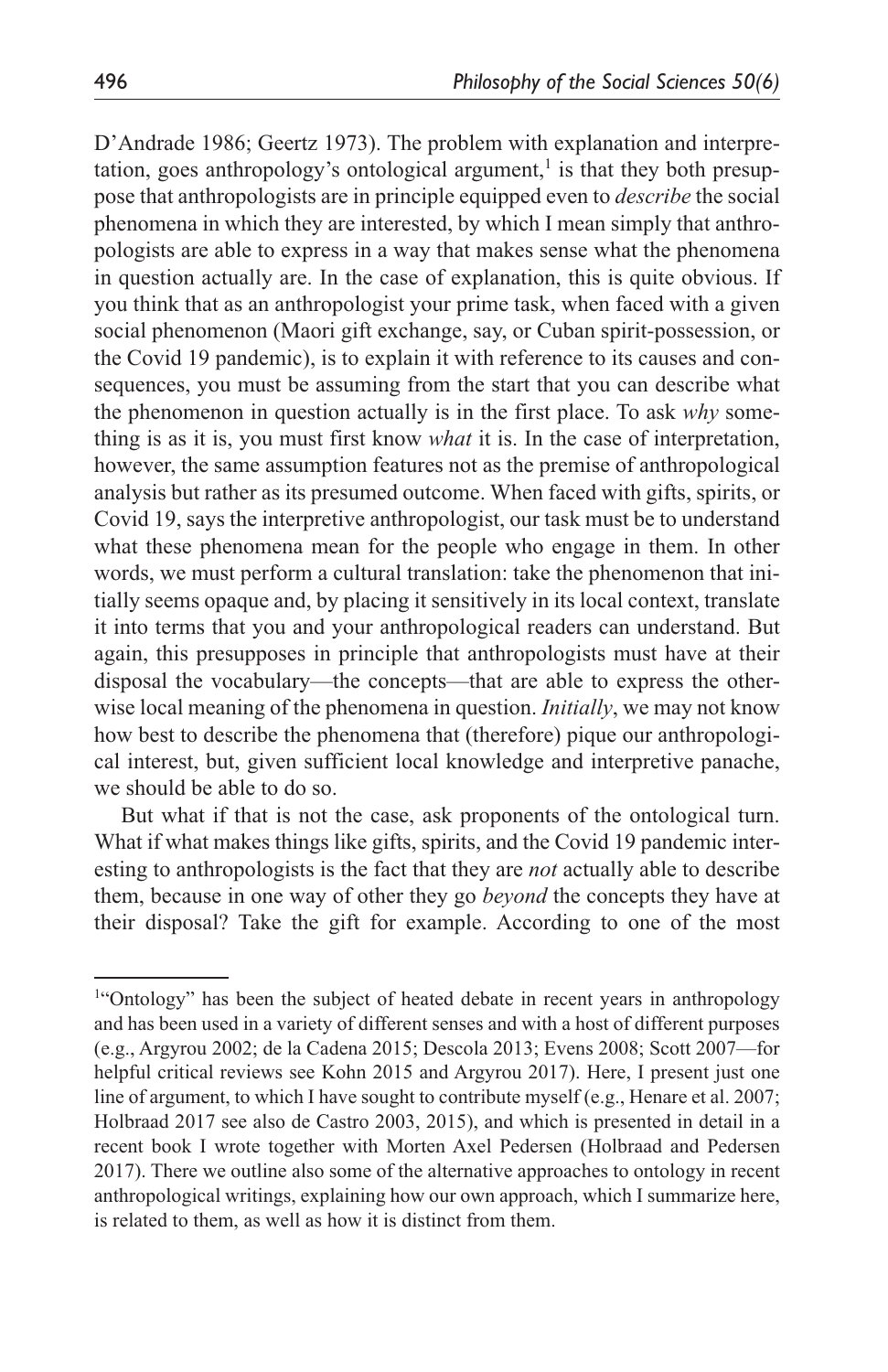famous arguments anthropology has produced, thanks to Marcel Mauss (2016), Maori and other people Mauss imagined as "archaic" feel obliged to reciprocate the ceremonial gifts that are at the center of their social life because they believe that these gifts contain something of the spirit of the donor. For the Maori, when I give you a gift, I am giving you a part of myself—the "spiritual essence" the Maori call *hau*—and therefore you are obliged "morally, physically and spiritually," as Mauss (2016, 73) puts it, to give me something in return. Now, beguiling as it has been to generations of anthropologists, Mauss's description of the Maori gift as "something of oneself," a thing that "has a soul" (Mauss 2016, 72) (elsewhere he describes it as "not an inert thing"—Mauss 2016) is profoundly ambiguous. The thing about "things," if we know what we mean by the term at all, is that they are *not*, precisely, parts of people's selves, do not have souls, and *are*, indeed, inert. So, when Mauss says that Maori gifts are things that are parts of people, have souls, and are not inert, he is not, as it may seem, telling us something fascinating about what the Maori take gifts to be like. He is merely proving the limits of our ability as anthropologists to express *what* these Maori gifts *are* from within a conceptual repertoire consisting of ideas such as "things," "people," "souls," the "physical," the "spiritual," the "moral," and so on. If the best we can say about Maori gifts is that they contain the spirit of the donor, then we might as well admit that we are unable sensibly to describe what these things are at all. We simply do not have the concepts.

Never mind explanation and interpretation, then. The most basic task for anthropology must be *conceptualization*. Is there a way to conceive of gifts, for example, that will allow us to make sense of the Maori notion that they contain what they call the "hau"? Where would such a concept leave the distinction between things and people—the physical and the spiritual—that seems to stand in the way in Mauss's famous account? Is there, perhaps, a different way of defining what a person is, and what a thing, that renders the two logically compatible? And so on. These are all ontological questions, pertaining to what such things as "things," "people," "spirits," and the relationships between them might be, and hence the designation of this whole approach as an "ontological turn." Indeed, the philosophical overtones of that heavy word, which have caused a lot of suspicion and misunderstanding (e.g., Bessire and Bond 2014; Graeber 2015; Vigh and Sausdal 2014), are nevertheless not accidental. To the extent that what is at stake here are questions about basic categories of understanding, anthropology on this account must involve an activity that many would associate with philosophy, namely, the critical analysis, reconfiguration, and, when necessary, even the generation of concepts (see also Holbraad 2017; Venkatesan et al. 2010).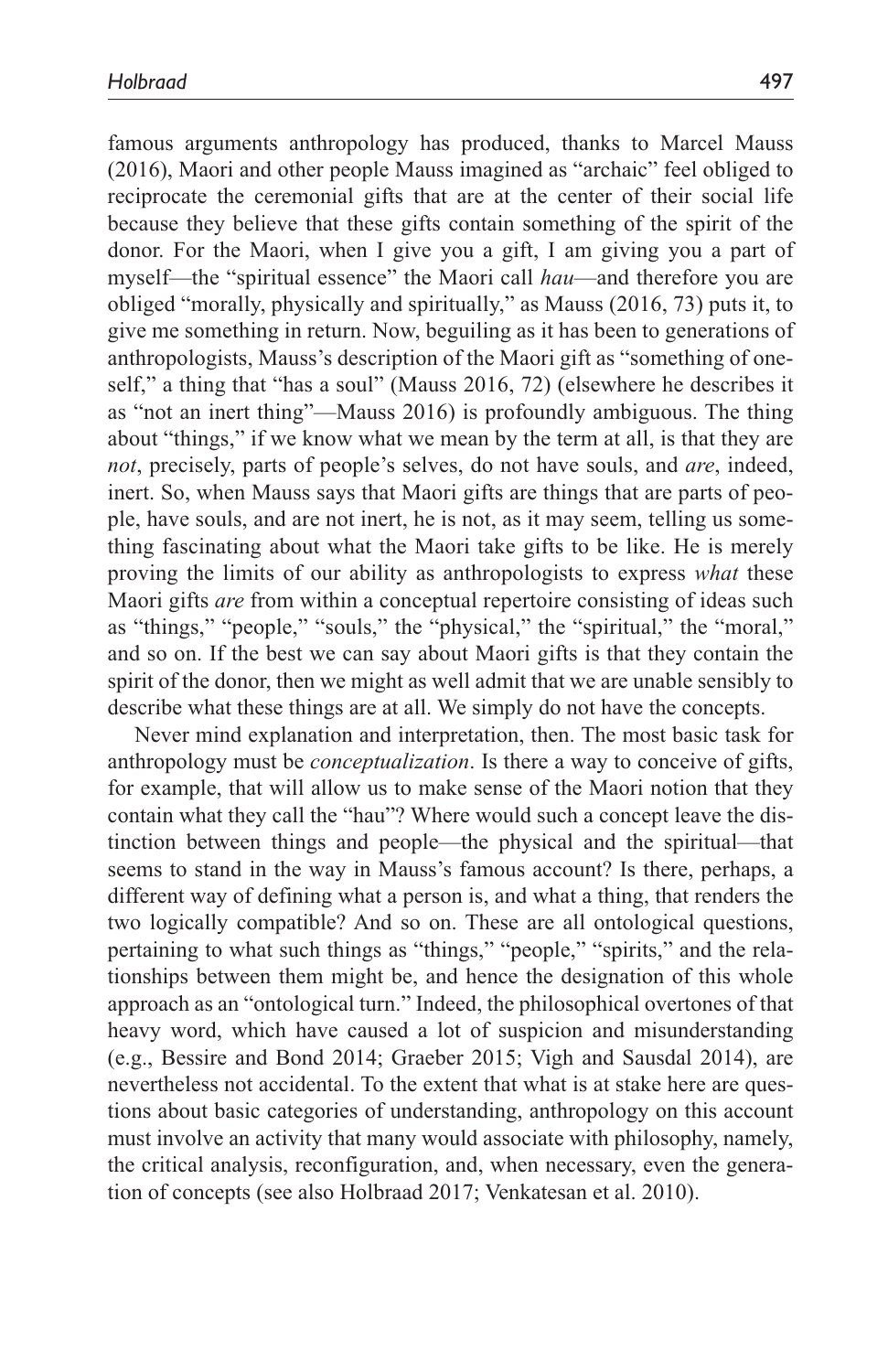In this article, however, I propose that the concern with conceptualization can fruitfully be disembedded from this argument about ontology. The activity of turning ethnographic materials—just life, really—into concepts is far more basic to what anthropologists do than the somewhat rarefied-looking concern with the limits of intelligibility that the ontological argument just outlined brings to the fore. We may even reverse the logical priority of anthropology's ontological argument. Conceptualization is what anthropology most basically involves anyway, I suggest, and the need for the kind of conceptual invention that arises in situations where we reach the limits of our own capacity to describe our material is really a consequence of this core anthropological delight in turning life into ideas. In fact, one might best see this concern for concepts and their relationships as an anthropological *sensibility*—a kind of intellectual aesthetic that permeates anthropology even though it is not necessarily always recognized for what it is. This sensibility, I will also suggest, is *morphological* through and through inasmuch as it involves giving ethnographic phenomena particular *conceptual shapes*. Indeed, at the conclusion, I will go as far as suggesting that for this reason there may be some mileage in comparing anthropology, not to science, nor to the humanities, and nor even to philosophy, but instead to art practice—anthropology, if you like, as painting by concepts.

### **2. Life in Concepts**

To get a sense of this core morphological component of anthropological thinking operating in action it pays to return to the example of Mauss on the "spirit of the gift," as his famous argument has come to be known. In using this to illustrate the motivation of the ontological argument in anthropology earlier, I drew attention to the basic ambiguity of Mauss's idea that Maori gifts are to be conceived as parts of people, or even as part-people that have souls of their own. We may note here, however, that this misgiving can only arise in the first place because this gloss—the very notion of a thing that is part of a person or even itself part-person—is an act of conceptualization (albeit a deficient one, as I have suggested). In particular, what makes this a conceptualization in the relevant sense here is the fact that, more than just a translation or interpretative gloss on the Maori materials with which he was working, Mauss's statement about things and people here serves to transpose those materials into the analytical language in which his prime anthropological problem with reciprocity is cast. Mauss's point about the connection between people and things in Maori gift exchange, in other words, does not merely translate Maori concepts and actions—horizontally, so to speak—into European ones, but also transposes them "vertically" into the anthropological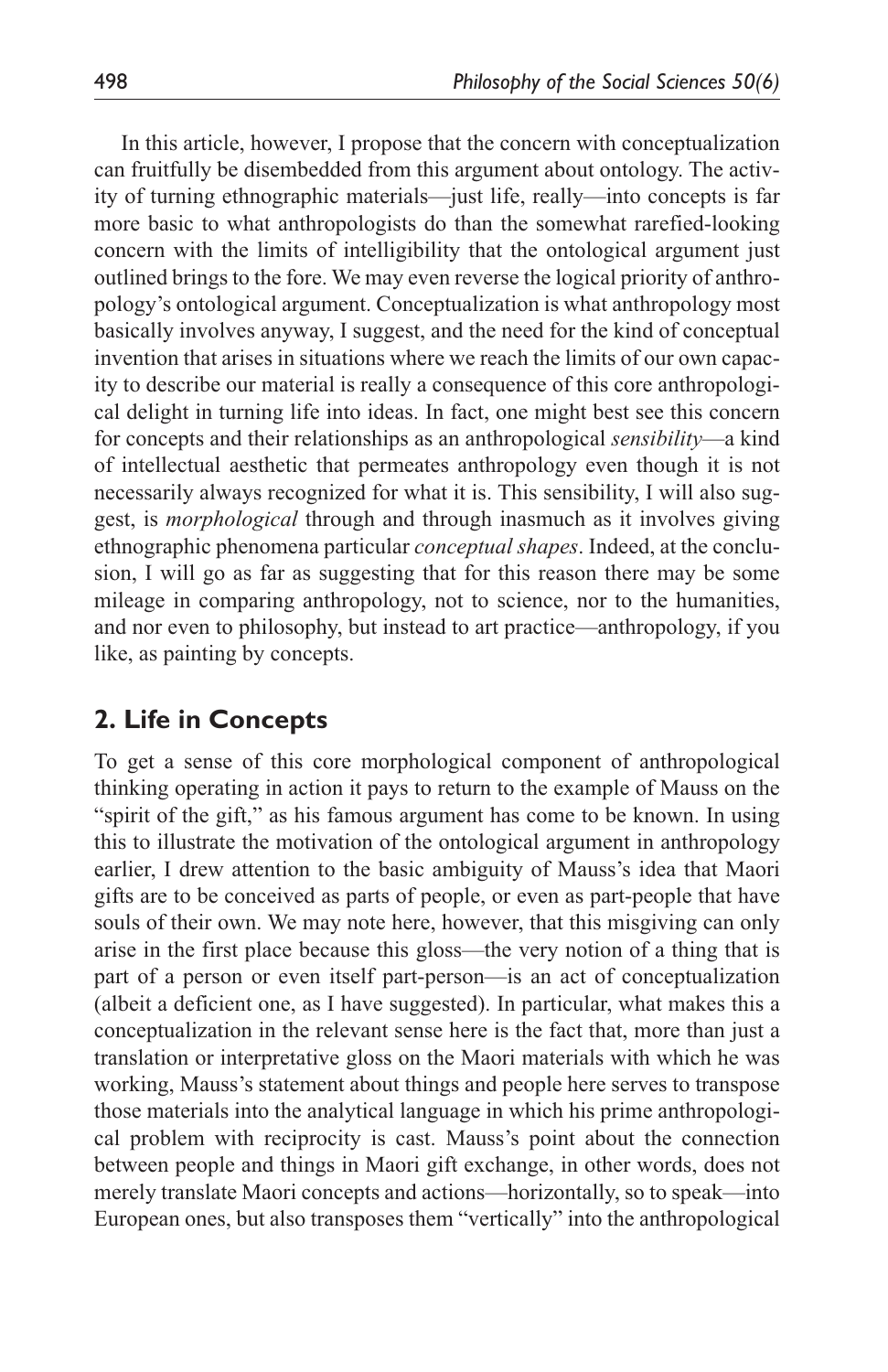

**Figure 1.** Translation, transposition, transformation: turning life into concepts (via problems).

terms in which a particular analytical problem is framed (see Figure 1). Consider how Mauss's argument is developed.

Initially, we have a statement of the overall problem: why do people in "archaic societies," as Mauss calls them, feel obliged to reciprocate the gifts they receive—the "objects" they are given, as he puts it? So, we have people, and we have things, and we have relationships between them (both between people, and between people and things). Then, we are given the Maori ethnography, which famously consists of an indigenous exegesis in which the Maori elder Tamati Ranaipiri explains to the New Zealand ethnographer Elsdon Best the meaning of the Maori notion of *hau*. This material, note, presents itself as immediately *relevant* to Mauss's problem concerning reciprocity, since, seen from within the conceptual coordinates of that problem (namely, the distinction between people and things), it seems to be an account of Maori understandings of, precisely, the exchange of things between people, that is, of reciprocity as Mauss expects his readers to understand it. So goes the Ranaipiri's famous exegesis: if you give me a *taonga*—a "valuable article," in Mauss's translation—and I give it on to someone else, and then that person gives me a *taonga* of his own in return, then I must give that *taonga* back to you, since it has the *hau* associated with your original gift to me, which, as Mauss interprets it, is your own "spiritual essence."

Mauss's reconceptualization of the gift, then, develops in three steps, shown in Figure 1. First, Mauss takes the indigenous exegesis of *hau* and *taonga* and translates it "horizontally" by glossing it in terms of such concepts as "spirit," "person" ("me," "you," "someone"), "object," or "valuable article." This act of translation is necessary because it renders the Maori material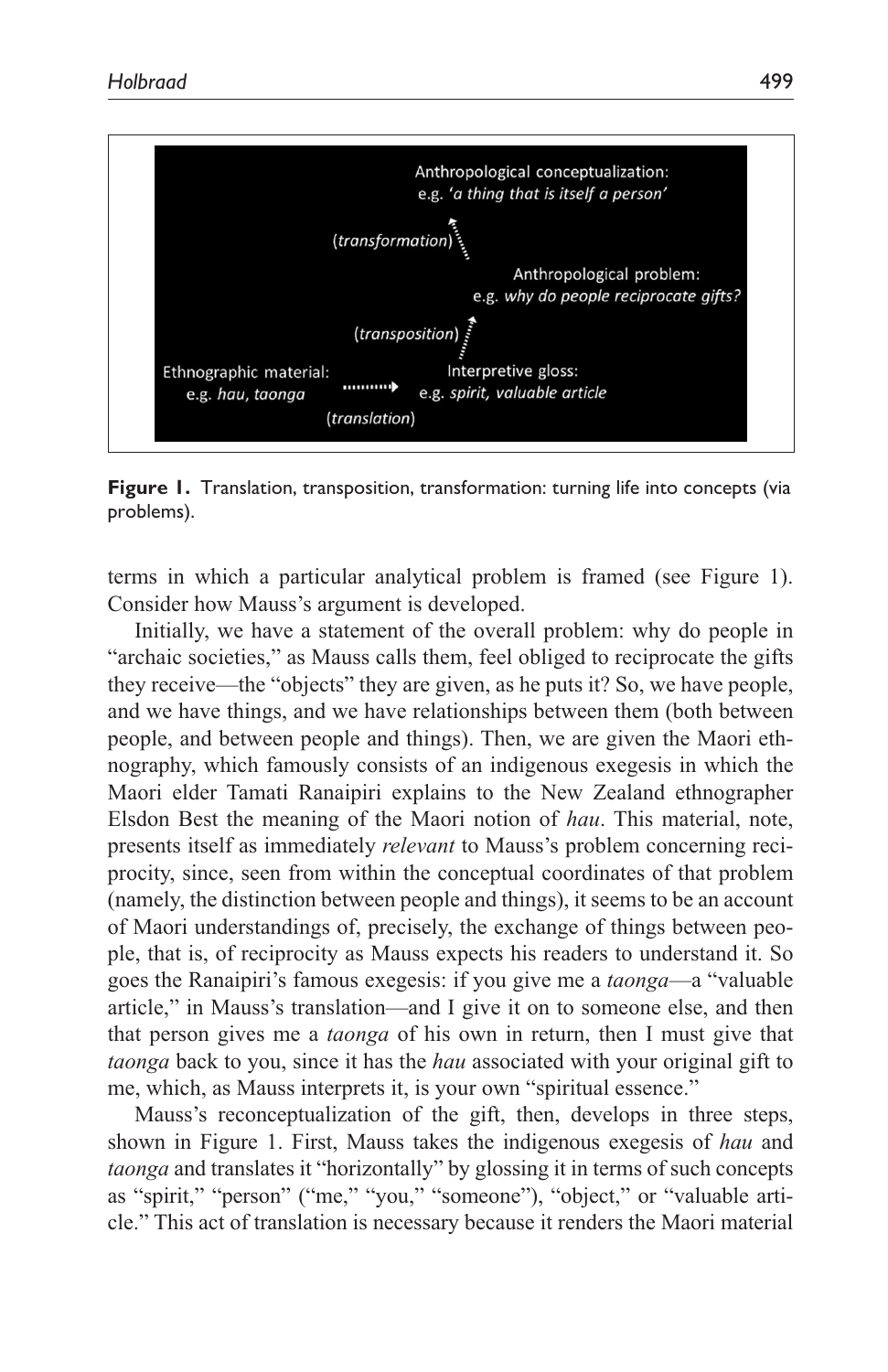relevant to the broader problem of reciprocity on which Mauss wants to bring the material to bear. A story about *hau* and *taonga* becomes a story about people and things and the relationships between them, which is what the problem of reciprocity is about. This then sets the conditions for the second step of Mauss's analysis, in which the account of Maori gift exchange is transposed "vertically" into the conceptual framework of Mauss's initial problem about the relationships between persons and things. Having been translated into terms that are relevant to the problem of reciprocity, the Maori ethnography is then molded conceptually into the shape Mauss has given to this problem, namely, as a question about the relationship between persons and the things that pass between them. Ranaipiri's account, in other words, is transposed into the conceptual vocabulary of an argument about reciprocity. But this, finally, sets up the third step of Mauss's argument—its most famous moment, indeed, its whole point—in which the Maori material is put to work on the conceptual framework of the problem of reciprocity so as to shift its most basic conceptual coordinates. From being a thing that is exchanged between people, the gift is recast as a thing that is itself part of a person or even part-person in its own right. Having been first translated into the terms of a problem about reciprocity and then transposed into the conceptual relationships this problem involves, the Maori material ends up *transforming* those conceptual relationships, by shifting the most basic assumptions on which they are built.

Indeed, if the "work" of Mauss argument becomes most vividly (and memorably) apparent at this moment of conceptual transformation, that is because its nature is morphological—a matter of refiguring the relationships that the problem of reciprocity implies by giving them a particular *shape* (see Figures 2 and 3). While we, as readers, can be expected to assume that spirits are attributes of people rather than things, Mauss's Maori materials force us to imagine a situation in which things are bound spiritually with the people that give them. But note how this bond is given a particular shape in Mauss's conceptualization, namely, as a form of "containment"—the gift has *within* it the spirit of the donor (Figure 4). This conceptual shape-shift then allows Mauss completely to transform the way we imagine gift exchange—a big "a-ha" moment every undergraduate in anthropology must go through again, by changing its basic shape (Figure 5). If gifts contain within them the spirit of their donor, then gift exchange cannot be conceived as just the circulation of things *between* people, but must rather be understood as the interpenetration of people *by each other* (Figure 6). If the gift contains within it a part of the donor (an aspect of his spirit or "soul"), then the person who receives it effectively receives a part of another person. In that sense, the gift itself is a shape-shifter: as it moves from hand to hand it changes the shape of the people its motion co-opts, involving them in an ever-unfolding dynamic of mutual, gift-mediated inter-penetration.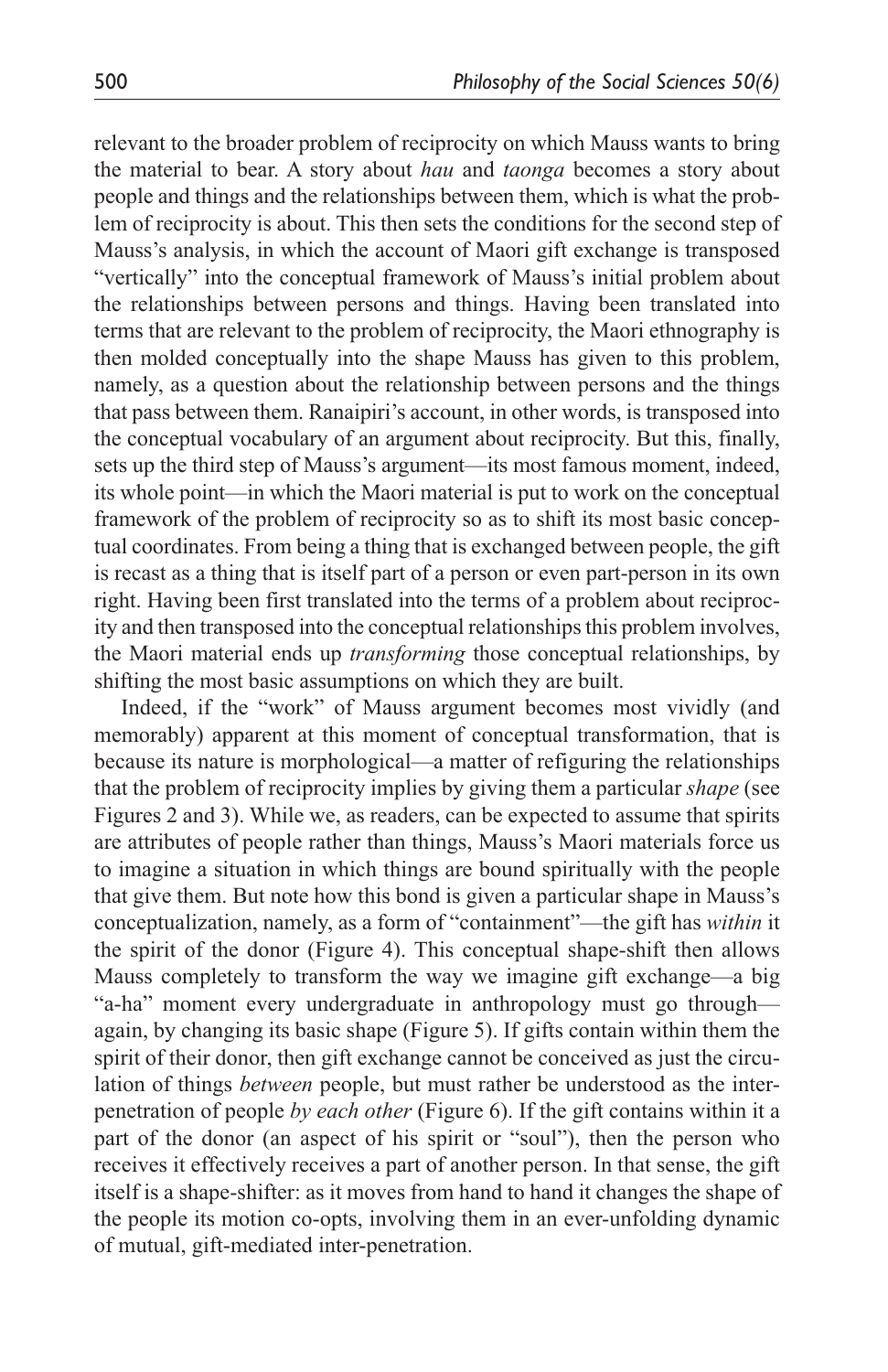

**Figure 2.** The standard image of the gift: inanimate things moving between people.



**Figure 3.** Mauss's Maori gift: the gift contains the "spirit" (hau) of the donor.

It is worth noting here that in advancing this argument Mauss (2016, 73) himself purported to be providing an "explanation" of why people in places like Oceania feel compelled to reciprocate gifts. Like his uncle, Emile Durkheim (1982), Mauss was invested in the idea that such "social facts" could be explained causally. But we may note here how weak Mauss's actual argument is if it is understood in this "positivist" way. The problem is that the conceptual shift of thinking of gifts as part-persons and, therefore, of gift exchange as a matter of mutual interpenetration is not in itself causal in nature. It gives us a compelling new way to think of gifts, not the reason why people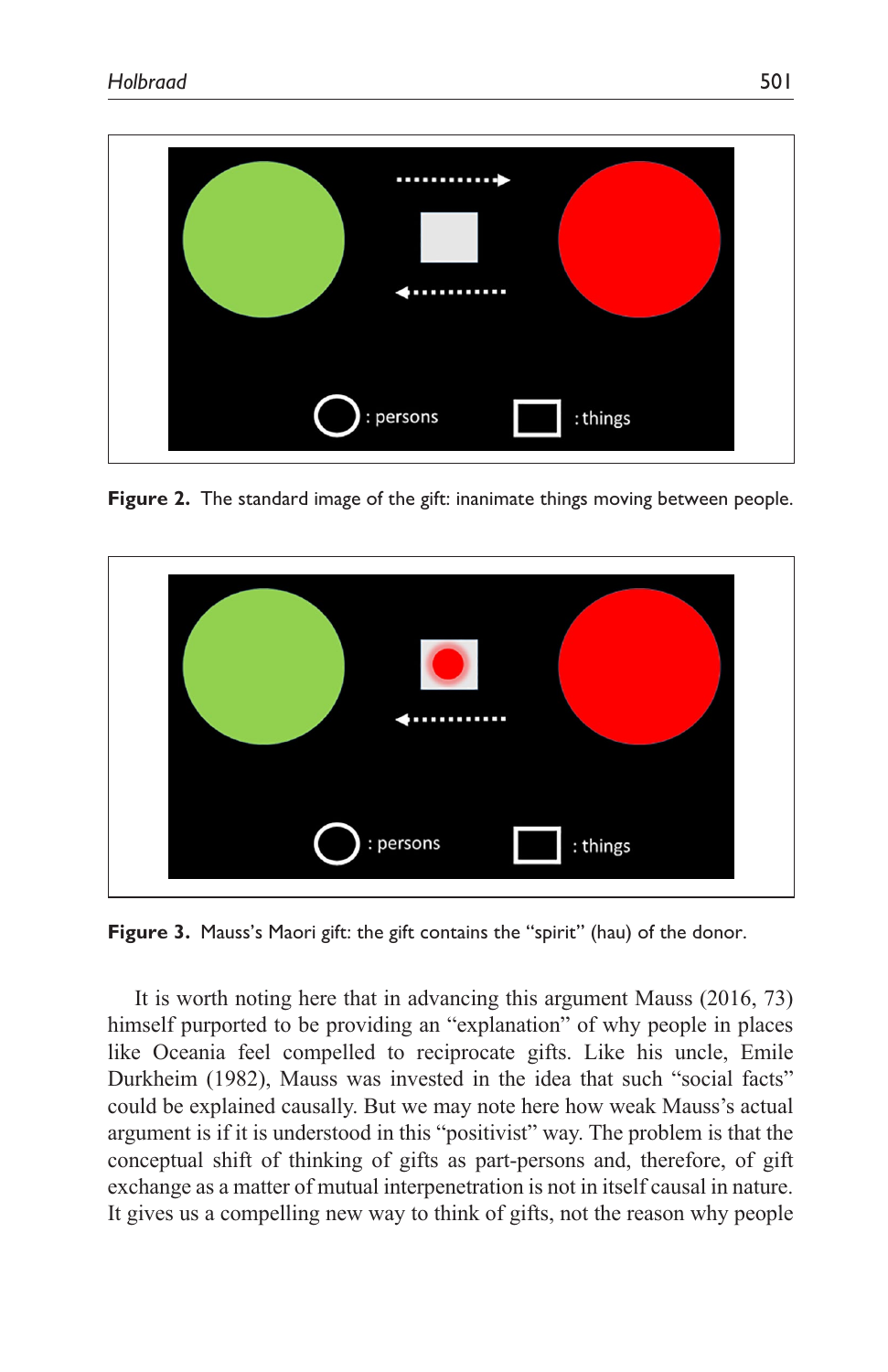

**Figure 4.** By containing his hau, the gift is bound to the donor.



**Figure 5.** As the gift moves, it expands the donor into the recipient.

are compelled to reciprocate them. Indeed, in teaching the argument over the years, I have found myself sounding rather unconvincing when trying to answer students' inevitably straight question "ok, fine, for Mauss the gift is a person, but why does that mean one has to return it?" All I can do in such cases is resort to Mauss's own rather transparent attempt to dress up his analysis in causal language, invoking reasons that may at best be described as auxiliary to the main idea I have just described. "In this system of ideas," he writes,

we realize clearly and logically that one must give back to the other what is in reality a part of his own nature and substance; for to accept something from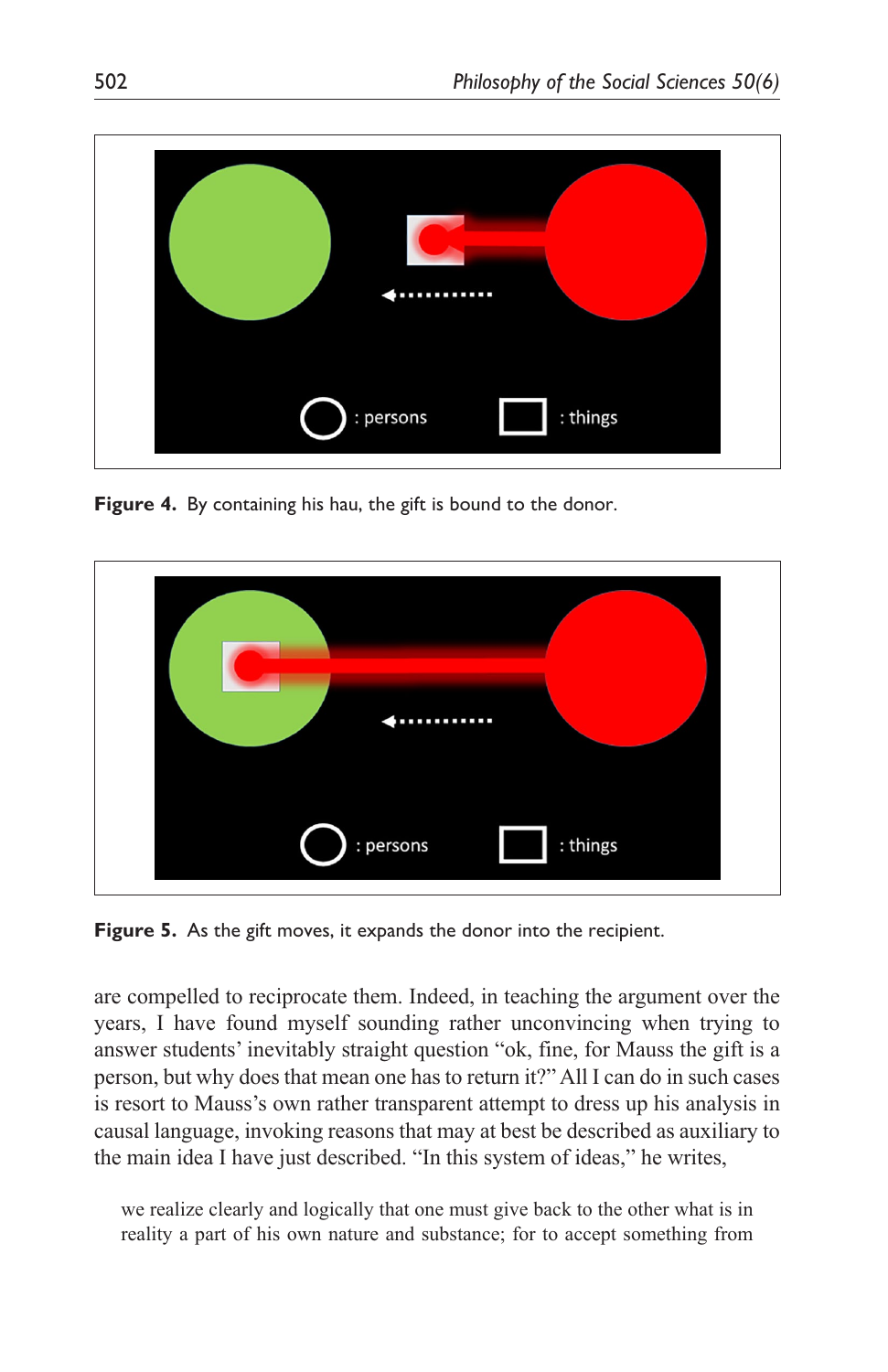

**Figure 6.** The recipient is compelled to "return" the donor's original hau, thereby expanding himself reciprocally too.

someone is to accept something of his spiritual essence, of his soul. (Mauss 2016, 72-73)

Well, clearly and logically, this is just a tautology—and Mauss himself must have known this, since he then immediately goes on to supplement his explanation by saying that for the Maori the obligation to reciprocate is underwritten by the mortal threat of magical or divine retribution (Mauss 2016, 73).

The power of Mauss's argument on the gift, then, is not so much explanatory as conceptual. Indeed, lest this be deemed to be a characteristic that is somehow peculiar to Mauss's thinking, one could adduce more 101-style examples from across the different national and theoretical traditions of anthropology to show how, even as they are presented as attempts as explanation, interpretation, or whatever else, some of the most memorable and powerful ideas to have come out this discipline have at their heart the intellectual operation I have just described. Particular ethnographic materials are transposed in terms of particular analytical problems and then "work" upon these problems by shifting their conceptual shape. So, Lévi-Strauss (1990) transposing Amerindian myths in terms of the Kantian antinomies of the continuous (Nature) and the discontinuous (Culture); Clifford Geertz (1973, 360-411) using Balinese ritual calendars to conceptualize time as a static order of qualitatively differentiated days rather than a linear flow that is quantified sequentially (in Bali, as Geertz puts it so memorably, calendars don't tell you what day it is but what kind of day it is); or Mary Douglas (1966) taking the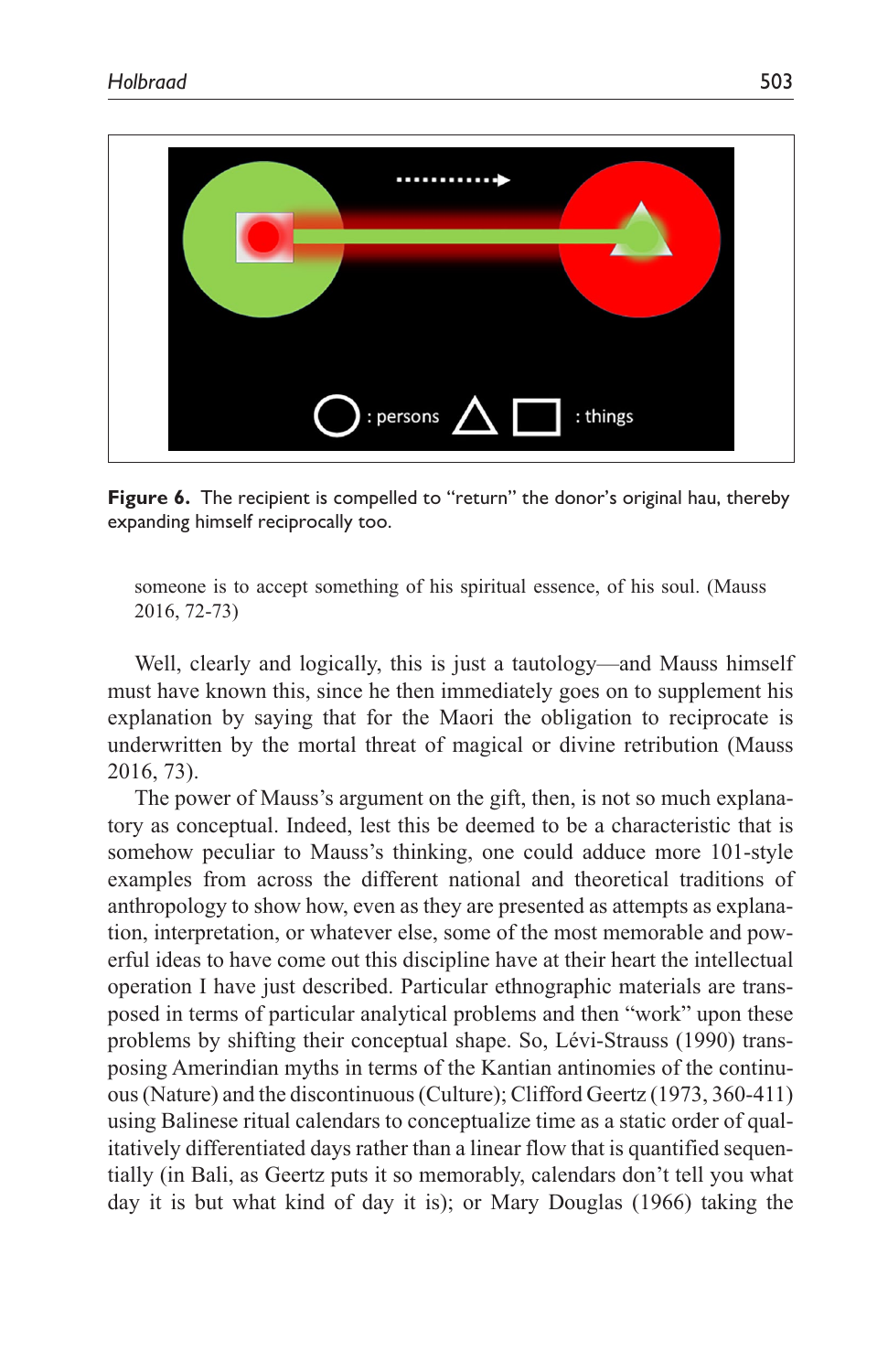concern with pollution in the kosher rules of the Leviticus and transposing it conceptually as a matter of anomalous classification operating at the interstices of established categories—pollution, famously, as "matter out of place." What classic analyses such as these have in common, I suggest, is a concern with turning empirical materials into concepts, and the tell-tale sign is their morphological character. The continuous and the discontinuous, stasis and movement, qualitative difference and quantitative sequence, staying within categories or straying across them: all means of giving determinate shapes to the conceptual relations involved in articulating ethnographic particulars as objects of thought.

Rather than just exemplifying this process, however, we might explore its operation a little further, by showing how conceptualizations travel across different contexts of research, and in doing so mark trajectories of thinking we might call "comparative." Seen in this light, I suggest, comparison itself must be understood as a form of conceptualization, which turns most crucially, not on comparing comparanda with reference to fixed axes of comparison, but rather in acting to transform the way those very axes are themselves conceptualized. To show how this works, I shall use some of my own work as an example, tracking what happens to a move of conceptualization made originally, and famously, by E.E. Evans Pritchard in relation to the operation of Zande oracles, when it is transposed onto certain divinatory practices I have been studying in Cuba more recently.

### **3. Traveling Conceptualizations**

Much like Mauss's argument on the spirit of the gift, Evans-Pritchard's distinction between causal explanation of "how" things happen and divinatory accounts of "why" they happen at particular times and to particular people has become a signature of anthropological thinking. Famously based on his towering ethnography of the Azande people with whom he lived in South Sudan in the late 1920s (Evans-Pritchard [1937] 1976), Evans-Pritchard's brilliant insight has been conveyed to generations of undergraduate students with reference of his arresting story of the burning Zande beer-hut. A Zande man who accidentally sets fire to his beer hut, Evans-Pritchard tells us, is well aware of how the fire was caused: he walked into the beer-hut at night with his torch lit, the hut's roof is flammable, so it caught fire on contact with the flame. Yet, at the same time, the man may be equally convinced that the incident was brought about by witchcraft, a suspicion that he can only verify by consulting a qualified diviner. His reasoning, according to Evans-Pritchard ([1937] 1976, 21-22), runs something like this: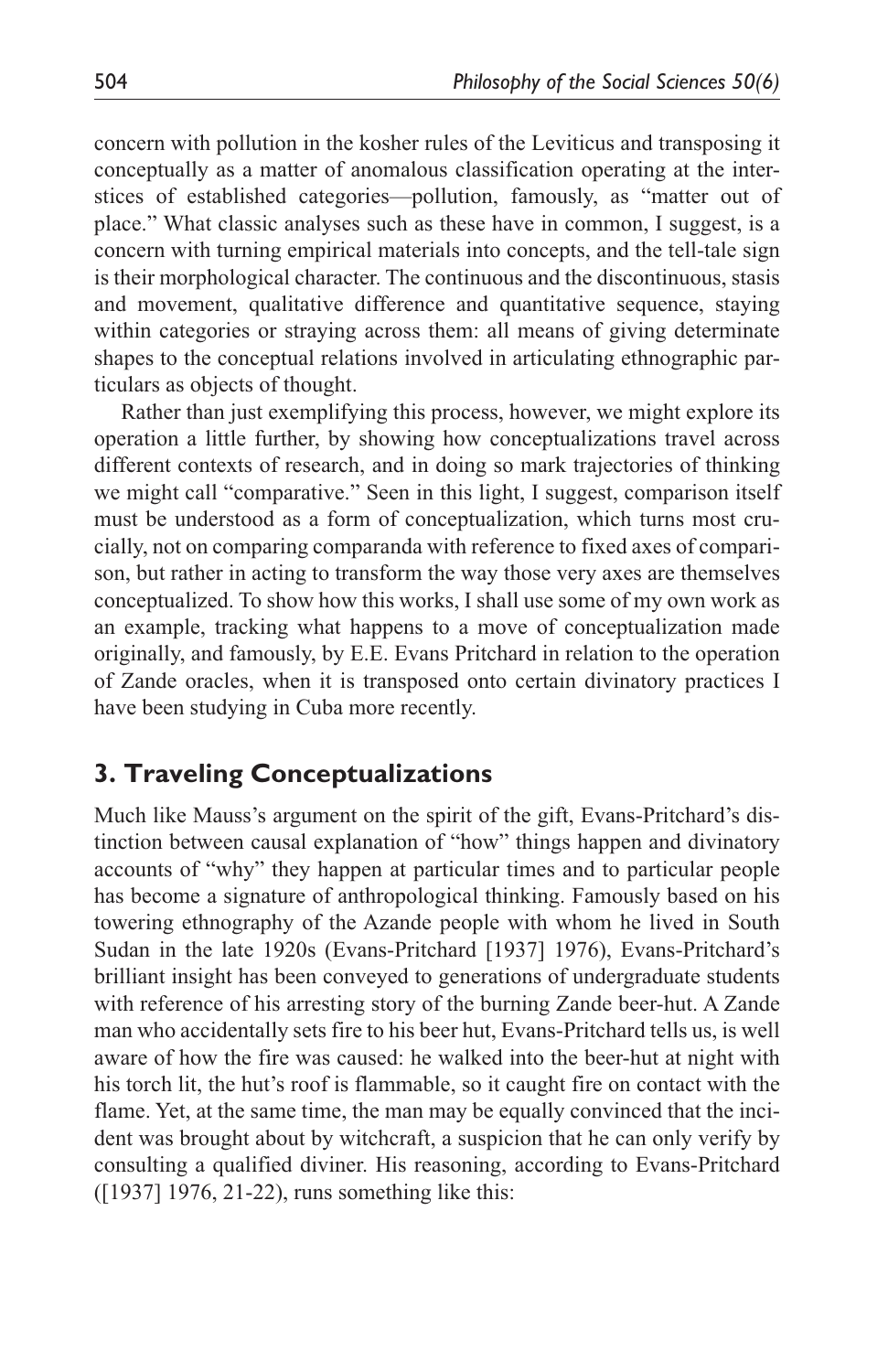Every year hundreds of Azande go and inspect their beer by night and they always take with them a handful of straw to illuminate the hut [. . .]. Why then should [I] on this single occasion have ignited the thatch of [my] hut?

So what the oracle explains for the Azande are not the causal conditions that led to the fire, but rather "the particular conditions in a chain of causation which relate an individual to natural happenings in such a way that he sustained injury" (Evans-Pritchard [1937] 1976, 21).

It may be helpful here to note, as an aside, that Evans-Pritchard's argument can be understood as a major precursor to the ontological approach outlined above. Evans-Pritchard makes it explicit that his distinction between how- and why-questions pertains to the limits of our capacity to understand, from within the circle of assumptions about how explanations work that we (as anthropologists)<sup>2</sup> take as standard, what is at stake for Zande oracles. "To our minds," he writes,

the only relationship between . . . two independently caused facts is their coincidence in time and space. We have no explanation of why the two chains

<sup>2</sup> Much is made of the use of the first plural in the building of such anthropological arguments from "alterity." Who is the "we" here? Is not this "we" constitutively "Euro-American," "Western" or "modern"? And why assume that all anthropologists are such? (see Chua and Mathur 2018 for a critique along such lines). These are all pertinent questions that go to the heart of the history and geopolitics of anthropology as a social phenomenon in its own right and have profound implications for the epistemological politics of the discipline, too. For purposes of the present argument about anthropological conceptualization, however, it is necessary to be clear on a single point. The significance of the "we" here is not cultural, historical, or geopolitical (even as the "we" invoked obviously has a culture, a history and a geopolitics, and those are significant in their own right!) Rather, its significance is conceptual. The "we" is the figure to which an anthropologist minded to reconceptualize an object of inquiry attaches the initial conceptual assumptions they are attempting critically to shift. The "we," in other words, refers to the anthropologist and their readers, in their capacity as anthropologists and readers, that is, in their capacity as figures involved in a line of anthropological argumentation. So the "we" of anthropological arguments is significant and operative as the carrier of any initial set of assumptions the anthropologist may need critically to reconceptualize in the light of the materials the anthropologist seeks to understand. There is no requirement that the anthropologist themselves, or their readers, subscribe to those assumptions, nor for that matter do they need to include themselves in the scope of a "we" that does so. All that is necessary is for the anthropologist to posit the initial assumptions that require critical interrogation in light of the materials in question, and to take them as the point of departure for their critical argument. The "we," then, designates the anthropologist and their readers as participants in that line of argument. And that's all.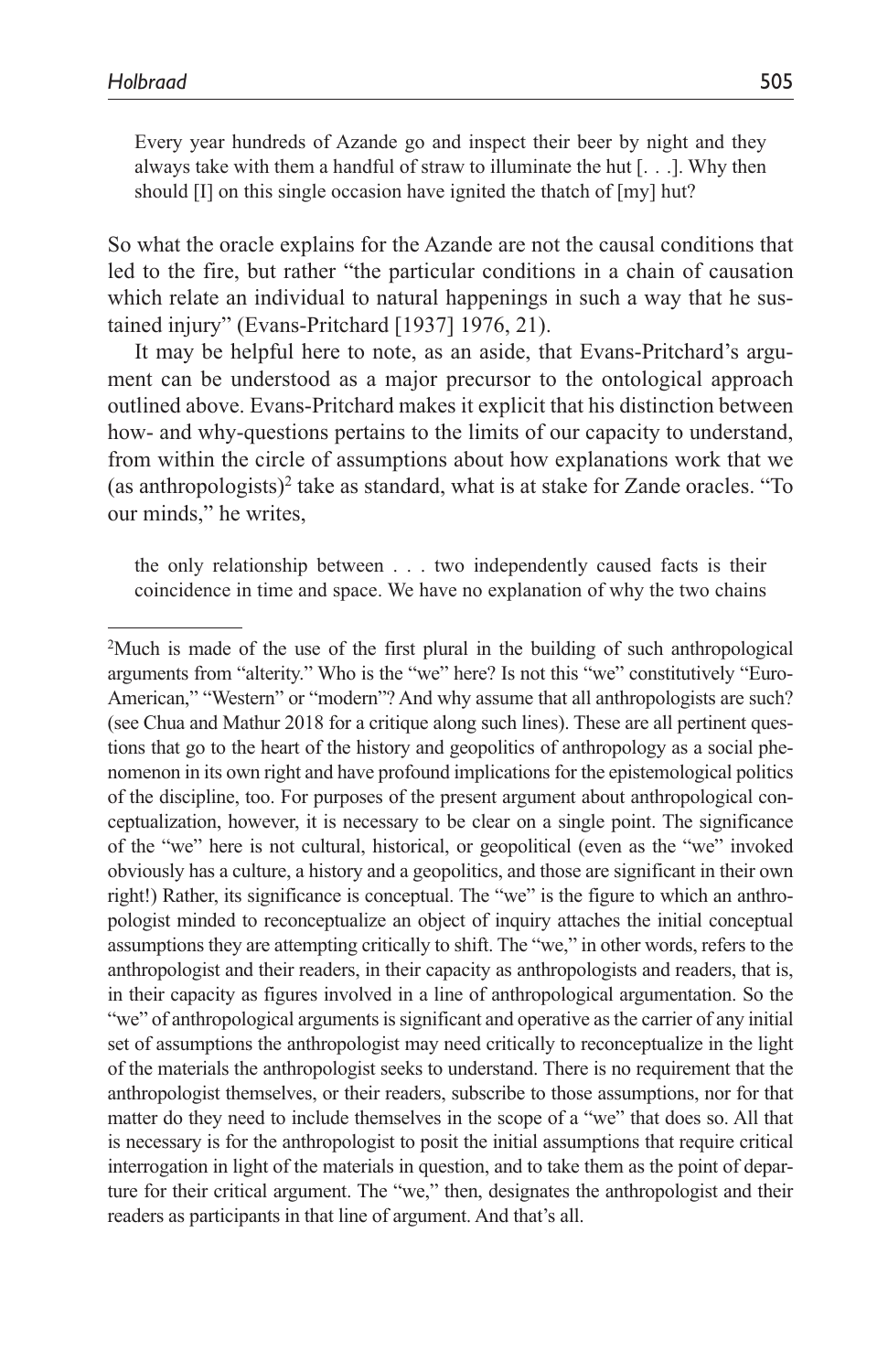of causation intersected at a certain time and in a certain place, for there is no interdependence between them. Zande philosophy (*sic*) can supply the missing link . . . Witchcraft explains the coincidence of these two happenings. (Evans-Pritchard [1937] 1976, 23)

The Azande, in other words, have ways of thinking about things that we find altogether unintelligible. Where we can only shrug our shoulders and say, "coincidence," they have a whole cosmology of witchcraft and divinatory procedures for detecting it.

Still, as with Mauss, Evans-Pritchard's analysis is rather better at identifying the conceptual problem posed (in his case) by the Zande ethnography than it is at providing its solution. After all, his brilliant idea that Zande oracles answer a different order of question from the causal ones we are accustomed to asking does not in itself help us much to make sense of why the Azande might take oracles to be the appropriate means for answering them. Evans-Pritchard does provide a separate argument about why this may be so—the idea that Zande witchcraft, oracles and magic form a circle of mutually supporting beliefs which traps the Azande into their mystical ways of thinking. But, as I have argued elsewhere (Holbraad 2012, 60-64), this line of argument does not so much explain the practice of Zande divination as explain it away. Be that as it may, here we may focus on the distinction between how- and why-questions, to show that in its conceptual morphology it is powerful enough to furnish a more complete analysis of divination, if not among the Azande, then certainly in Cuba.

On the how-side, we have causal explanations, which account for a given event in terms of the sequence of causes that brought it about: this happened, because that happened, because of that, and so on. On the why-side, by contrast, we have the collision between two otherwise independent causal sequences at a certain time and place (Figure 7). From the point of view of causal thinking, this time and place is arbitrary—just a coincidence, and that is that. But Evans-Pritchard's whole point is that the why-questions of the Azande involve a kind of thinking that is altogether different, so calling them coincidences is just a category mistake—they *look* like that when we try to understand them using causal concepts. What, then, if we try to understand them in their own terms? Here, Evans-Pritchard's lucidly morphological conception of the distinction, which Figure 7 depicts, is illuminating. For while he may not have filled out its conceptual shape in this way himself, Evans-Pritchard's characterization of why-questions as intersections of mutually independent causal chains tells us two basic things about the way of thinking they instantiate. First, that they deal in motions and, second, that when these motions intersect they produce events. In fact, in this basic sense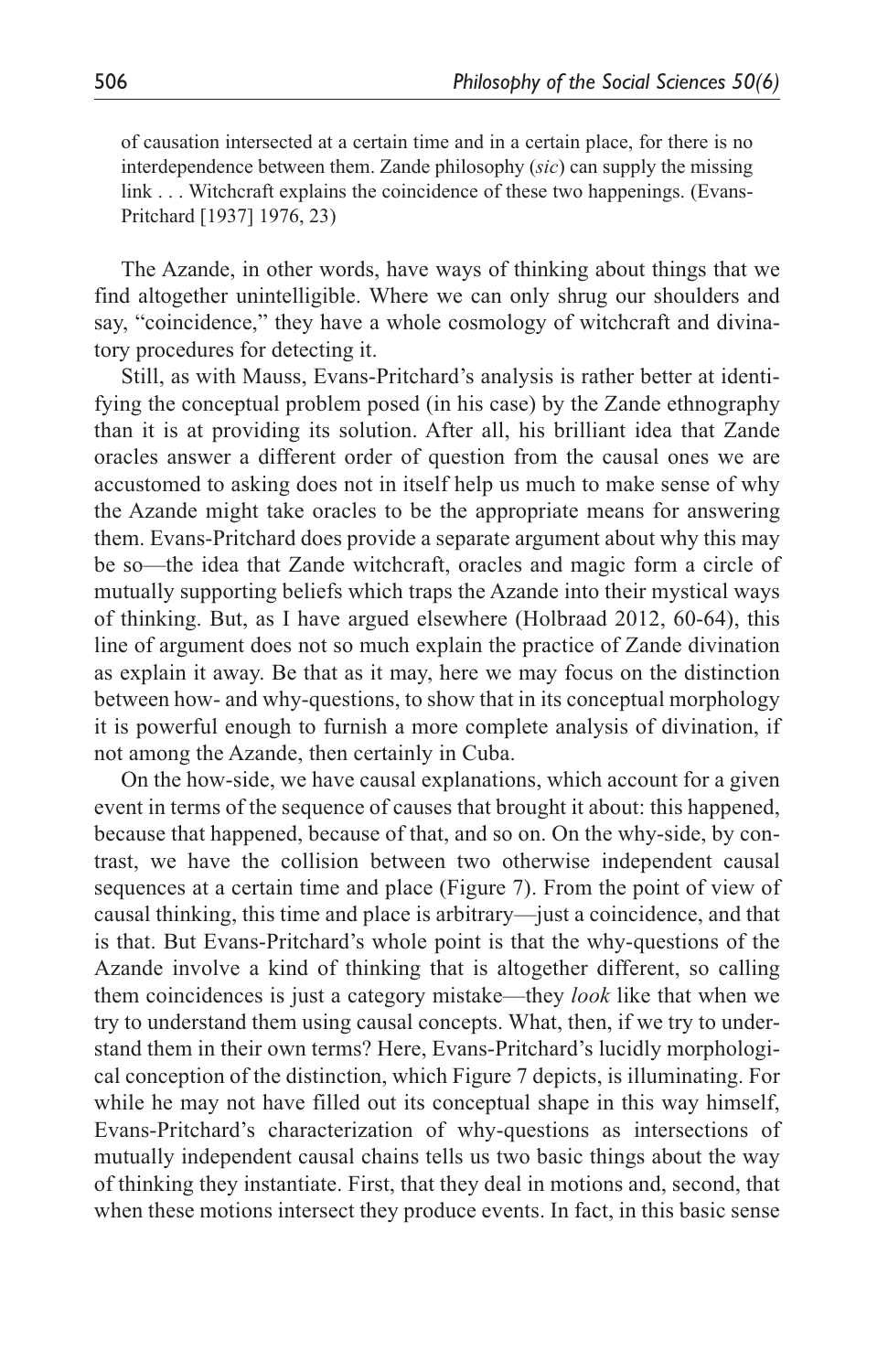

**Figure 7.** Evans-Pritchard ([1937] 1976) on Zande divination. *Source.* This figure is adapted from a figure published in Holbraad 2012, 199.

why-questions are like how-questions back-to-front—a kind of conceptual figure-ground reversal. The chains of causation that how-questions rely on start with discrete events (this happened, that happened, and so on) and then set them into motion by connecting them sequentially, like a cascade of dominoes. Inversely, the non-causal intersections that why-questions involve begin with vectors of motion (namely, the unfolding of two separate causal chains) from which a discrete event is derived, by way of collision (namely, the moment of "coincidence" Evans-Pritchard invokes). In short, the "how" starts with discrete events and ends up with moving trajectories, while the "why" starts with trajectories of motion and ends up with discrete events.

Now, all this may sound like logical overdrive—taking Evans-Pritchard's pithy distinction and turning it into some form of neo-scholastic conceptualism (cf. Werbner 2015, 29). Still, as I want to show, it is precisely by working at that deliberately abstract level that Evans-Pritchard's ideas can be transposed half the way across the globe, from Sudan to Cuba, to furnish a conceptual framework that can make sense of the Afro-Cuban divinatory tradition of Ifá. Brought to Cuba in the 19th century by slaves who were imported from West Africa primarily to work at the island's booming sugar economy, Ifá today sits at the top of a vibrant constellation of Afro-Cuban religious practices as the most prestigious form of divination.<sup>3</sup> Initiates of Ifá are positioned as the ultimate arbiters of truth due to the supremacy of their oracle, through

<sup>&</sup>lt;sup>3</sup>I provide a far more detailed account of Ifá divination in Cuba in my monograph on the subject (Holbraad 2012), on which the present summary is based.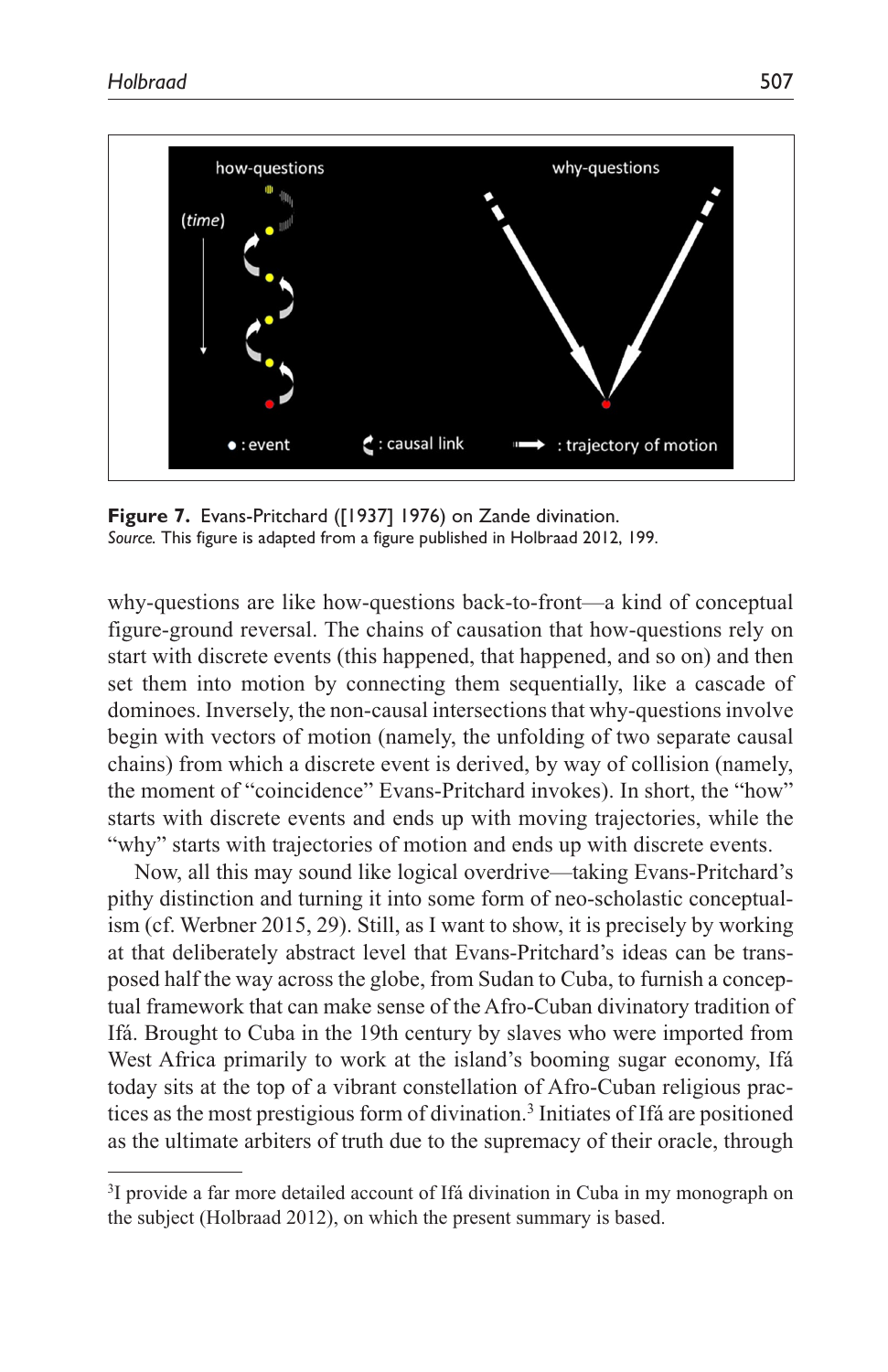which the god of divination, Orunmila or Orula for short, is able to speak. Orula's trademark, in fact, is the truth—as initiates say themselves, his oracle never lies and never makes mistakes. This awesome power of veracity is owed to the fact that Orula was witness to the creation of the world—the "birth" of all things, as they put it, which is described in an inordinately complex corpus of myths that narrate the exploits of Orula and a host of other divinities in the primordial times of creation, in Africa. These mythical narratives, to which initiates refer as the "paths" of Ifá, are classified into 256 divinatory configurations or "signs," as practitioners call them, which operate a little like star signs do in Indo-European astrology. Each of them has its own name, and is considered a divinity in its own right, or an avatar of Orula himself. So, in the ceremony of divination, the diviner casts 16 nuts or shells to determine which of the 256 signs of Orula will be "speaking" and then proceeds to narrate some of the many mythical "paths" associated with the sign, which he then interprets so as to bring it to bear on the particular circumstances of the consultation. Diviners themselves sometimes speak of this process as one of "metamorphosis"—to reveal its message, the mythical narrative about originary times in Africa needs to be transformed: its path, to use their metaphor, needs to be curved.

Now, at the level of its content, Evans-Pritchard's idea about why-questions has only a limited purchase on Ifá divination. While clients often do bring these kinds of questions to the diviners (e.g., why is my child sick?), oracles in Ifá are used also in other ways, particularly when it comes to their role in regulating the ceremonial life of the initiates. In what sense, for example, is deciding on the date of an initiation ceremony a why-question in Evans-Pritchard's sense? As soon as one moves from content to conceptual form, however, the analytical purchase of Evans-Pritchard's distinction proves quite stunning. Very much in line with the why-question universe of moving trajectories colliding to produce singular events, what we have in Ifá divination is a veritable choreography, in which different kinds of moving trajectories are carefully modulated by the diviners who control their speed and direction, making them collide to produce particular kinds of effects. Perhaps, the most emblematic example is the act of casting on which the ceremony of divination is focused. "Coincidental" in exactly the sense Evans-Pritchard suggested, the success of the cast depends on the diviner's ability to ensure that the trajectories of each of the 16 nuts that he clasps in his hands remain above any suspicion of manipulation, so as it to allow Orula—the divinity—to speak through them unimpeded, in the form of the sign that is cast. The sign itself, then, emerges at the point of collision between 16 otherwise independent trajectories of motion that are made to intersect and chaotically interfere with each other inside the diviner's hands, as depicted in Figure 8.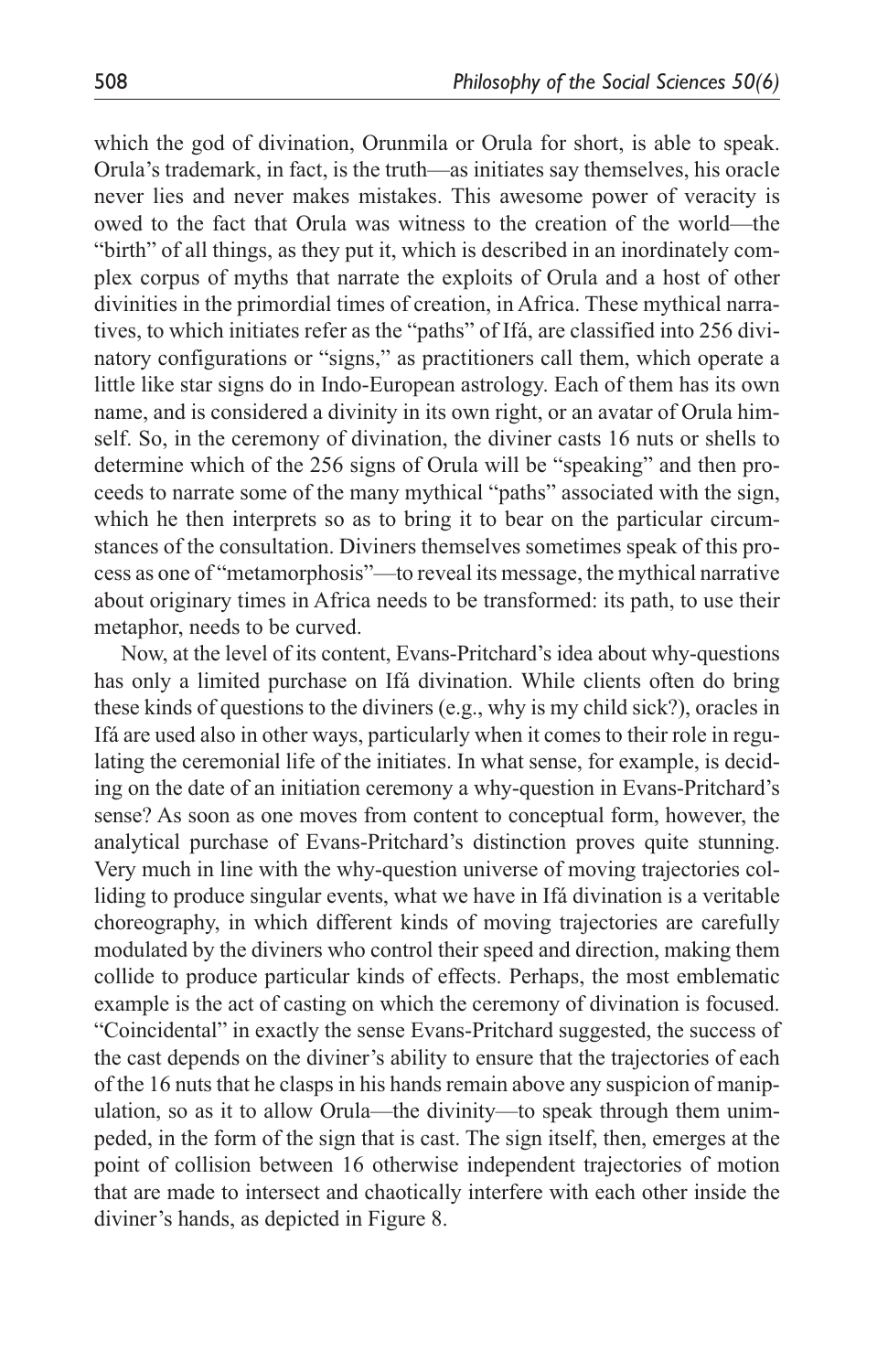

**Figure 8.** Divinatory casts as "coincidental" events.

The analytical power of this way of thinking, however, becomes most apparent when one runs it on the process of mythical interpretation that, as we saw, lies at the heart of Ifá diviners' claim to be delivering the truth indeed, not just any sort of truth, but a divine truth that is deemed to be immune to doubt (in Ifá, as stated, there are no lies and no mistakes). As we saw, Ifá diviners source the truths they deliver to their clients in mythical narratives, which they conceive as "paths," that are first recounted and then interpreted—a process of "metamorphosis." A mythical path recounting the incursion of one divinity into the kingdom of another is interpreted in the light of people's abiding concern with migration in Cuba today and delivered to the consultant as a divine message about her prospects for traveling to the United States; a myth about a lion playing dead in order to find out what people will say about him at his funeral gets recast by the diviner as an admonition about a relative of his client who has gone into hiding in order to avoid paying his debts; or even, as I describe in detail elsewhere (Holbraad 2012, 189-90), a path that speaks of an island made of ice is metamorphosed interpretatively into an account of a client's broken refrigerator and its prospects for repair (fridges being a major headache for most people in Cuba, due to the lack of spare parts, as well as the heat).

The diviner's skill, then, lies in his capacity to set in motion the meaning of the myths so as to bring them to bear on the circumstances of the consultant, whose own meaning is also shifted as a result. So, Evans-Pritchard's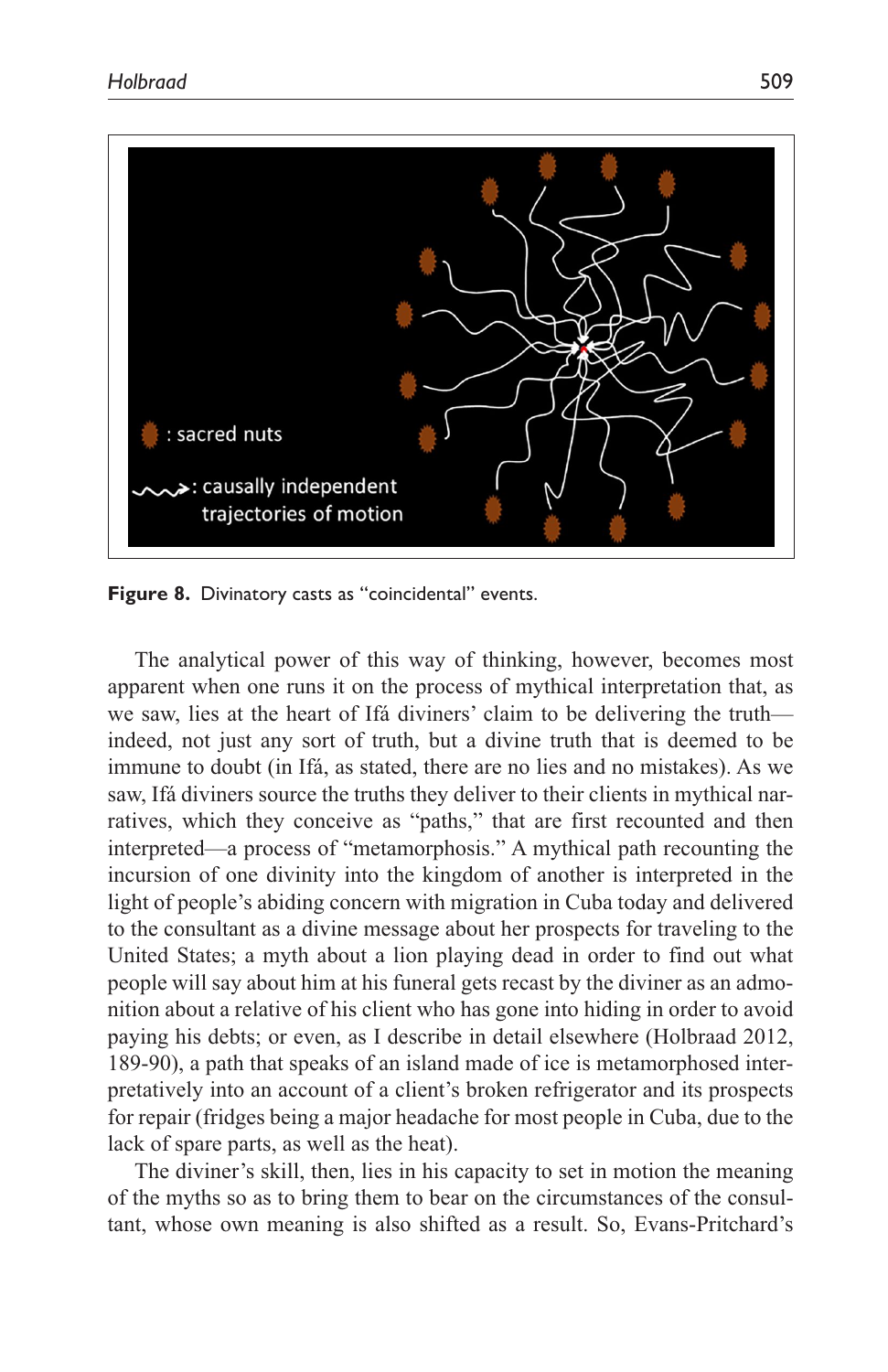

**Figure 9.** Ifá truth as event of redefinition. *Source.* This figure is adapted from a figure published in Holbraad 2012, 229.

why-logic, if we may call it that, is borne out point-for-point: two mutually independent trajectories—that of the mythical path and that of the consultant on whose life the myth is brought to bear—are made to collide with each other. Furthermore, a major analytical dividend of this way of conceptualizing the situation is that it allows us drastically to change the way we conceive of the truth diviners deliver. For note how this image runs contrary to the standard assumption (made also by Evans-Pritchard [1937] 1976, 150) that diviners are in the business of providing particular kinds of "representations" of their clients' circumstances, by which I mean discursive claims about the way things are in the world (e.g., just like the truth of my claim "this apple is red" depends on whether the apple is actually red, the truth of the diviner's assertion that his client's fridge needs fixing would depend on whether the fridge is actually broken). By contrast, the analysis of divination I have offered yields a different conceptualization of truth. Diviners' claim to truth, on this account, consists not in representing the world but rather in transforming its meaning. Truth is the event that corresponds to the moment at which the mythical path is made to collide with the life circumstances of the consultant, and thereby redefines them (Figure 9). The divinatory message "you'll be traveling to the US," for example, changes the meaning of the client's circumstances: from being a person with no particular travel prospects the client is rendered into a person who can expect an imminent journey. Understood as an event of redefinition, then, the diviner's truth-claim is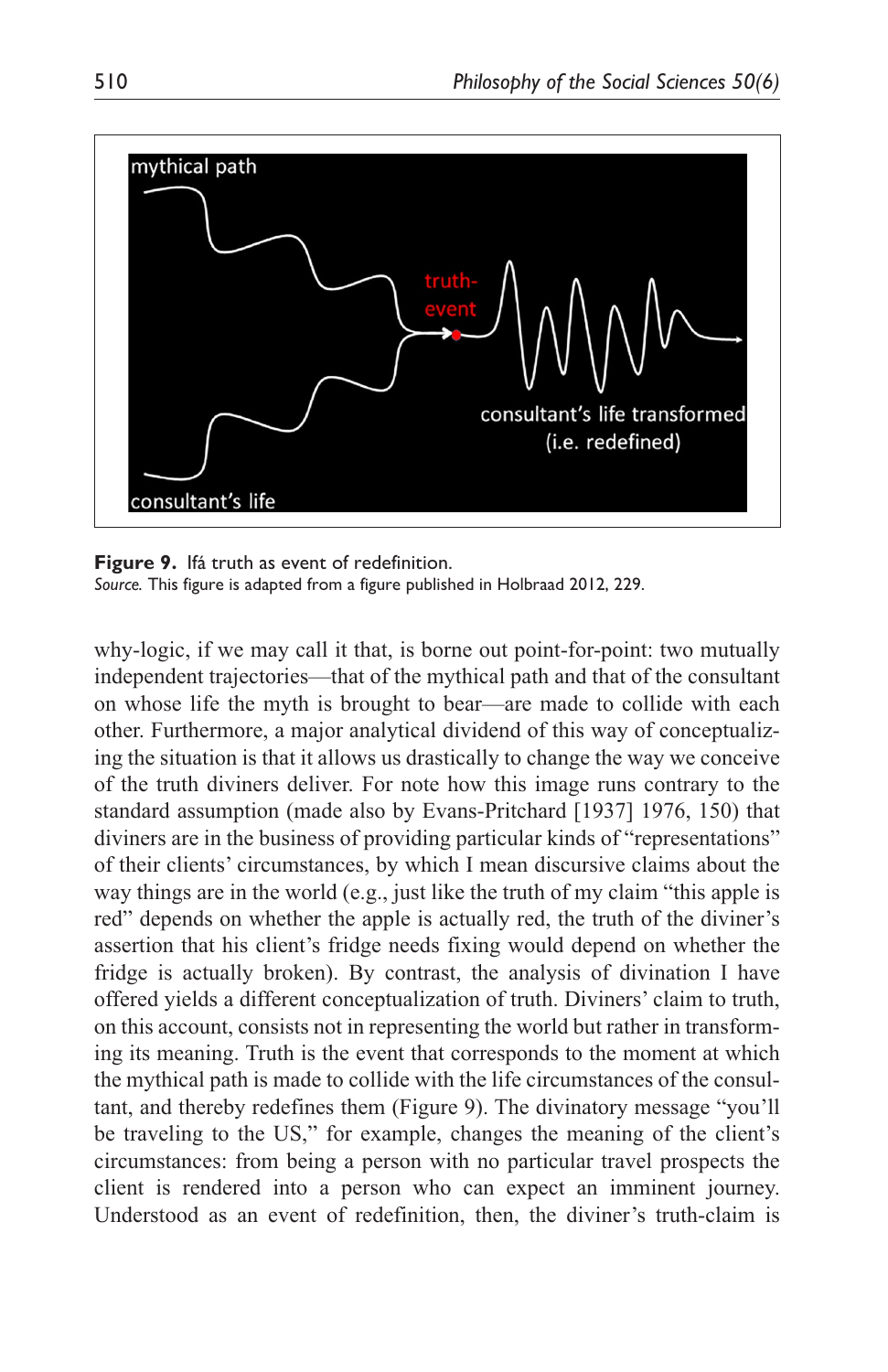

**Figure 10.** Turning Ifá divination into concepts.

indeed special, beyond doubt, as I noted earlier, since it is true, precisely, by definition.

It is instructive, here, to make explicit the sequencing of this argument about divinatory truth, and of the role that Evans-Pritchard's original conceptualization comes to play in it. To start with, we may note that the point of the argument—its punchline, as it were—takes form in the same way as we saw earlier in relation to Mauss on the Maori gift (see Figure 1). First, a problem is set up: how are we to understand the claim by practitioners of divination that their oracles are able to deliver truth? Then we have the ethnography of Ifá in Cuba, which, among other things, shows that Ifá diviners take the truth of their oracles to be indubitable by its very nature, since it is the product of interpretively "metamorphosing" the myths of Orula's witness of the "birth" of things, so as to bring them to bear on the personal life circumstances of the client. As with the Maori exegesis about the *hau* of *taonga* and the anthropological problem of reciprocity, then, this indigenous exegesis of Ifá truth is first (horizontally) translated and glossed interpretatively (e.g., the claim that Ifá does not lie or make mistakes is glossed as a claim about its inherent indubitability), and then transposed (vertically) into the framework that the question about truth sets up (Figure 10). In particular, the ethnography of Ifá is pressed into the service of an argument about truth by being molded conceptually into the shape of that problem, namely, as a question about the relationship between mythical narratives on one hand and the personal circumstances they are meant to illuminate on the other.

And, as with Mauss's argument again, this conceptual transposition sets the stage for the conceptual transformation that delivers the "punchline" of the argument by refiguring the shape of the relationships that the problem of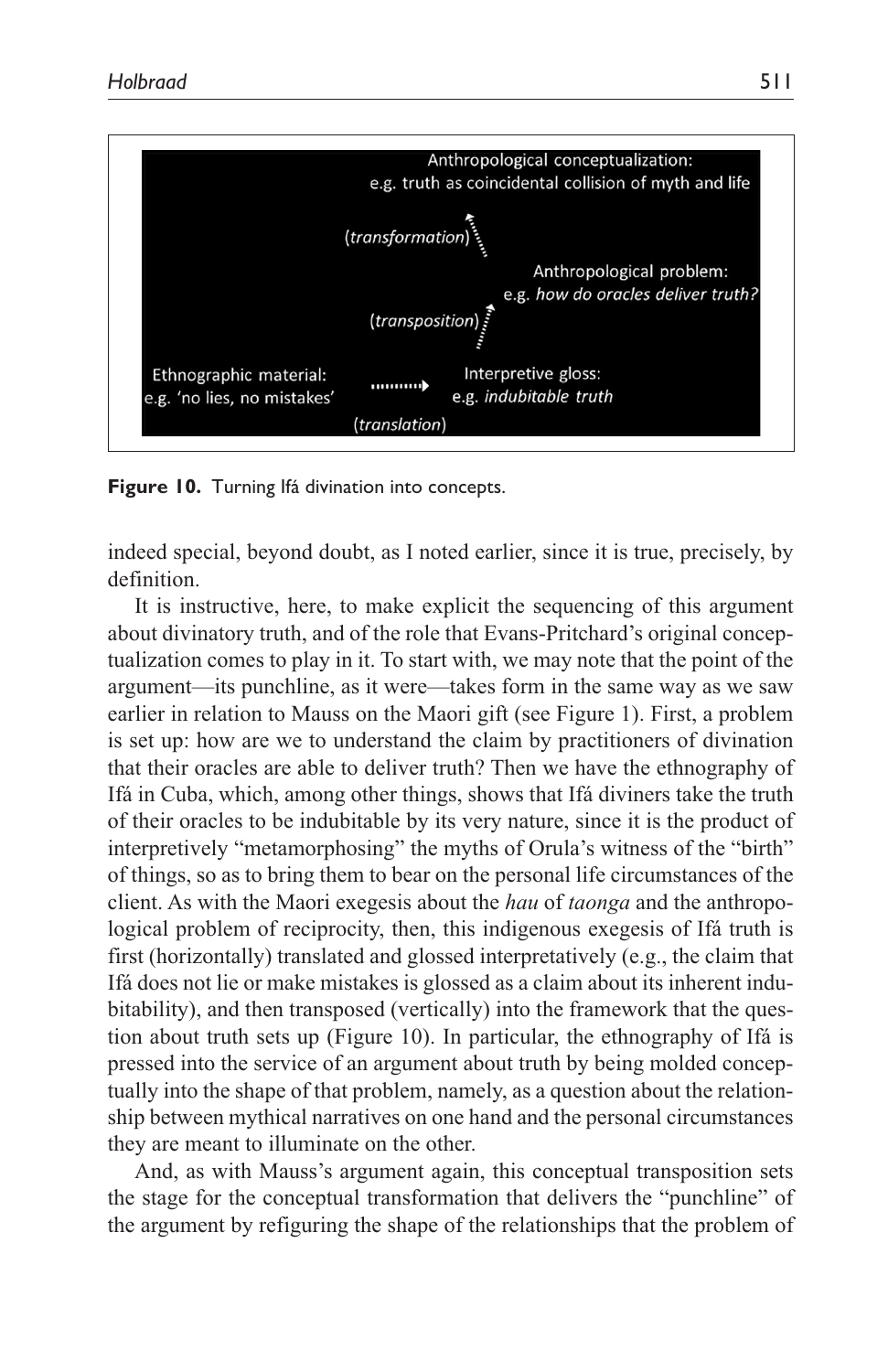

**Figure 11.** Comparison as conceptualization in two moves.

truth implies. While one might assume, as Evans-Pritchard did too, that the question of truth in divination must concern the relationship between divinatory "beliefs" and the events or states of affairs they may seek to "represent," the ethnography of Ifá forces us to imagine a situation where both sides of this relationship are, rather, in motion and can collide with each other. The point of the argument, in other words, consists in a conceptual shape-shift one that, as we have seen, lends itself to diagrammatic depiction due to its morphological nature.

Evans-Pritchard's why-logic, as I have called it, furnishes a vital part of this conceptual shape-shift, which lies at the heart of the argument's punchline. In order to understand the argument's comparative character, therefore, we may locate two comparative moments in its sequence (Figure 11). First, as we saw, Evans-Pritchard's original distinction between "how" and "why," articulated with reference to his Zande ethnography (e.g., the story of the beer-hut), is (vertically) transposed into a conceptual contrast between casual chains that connect discrete events in sequences (namely, how-logic), on one hand, and, on the other, trajectories of motion that generate events when they collide with one another (why-logic). Then, this conceptual contrast is (horizontally) translated into the terms of the problem of truth that the ethnography of Ifá divination poses. A distinction extracted, so to speak, from an argument about the kinds of questions Zande divination answers, is redeployed for the analysis of the kind of truth Afro-Cuban divination delivers. In this way, the meaning of the conceptual figure of colliding trajectories of motion is reassigned: from causal sequences colliding to produce the kind of "coincidence" Zande oracles explain, we move, horizontally, to trajectories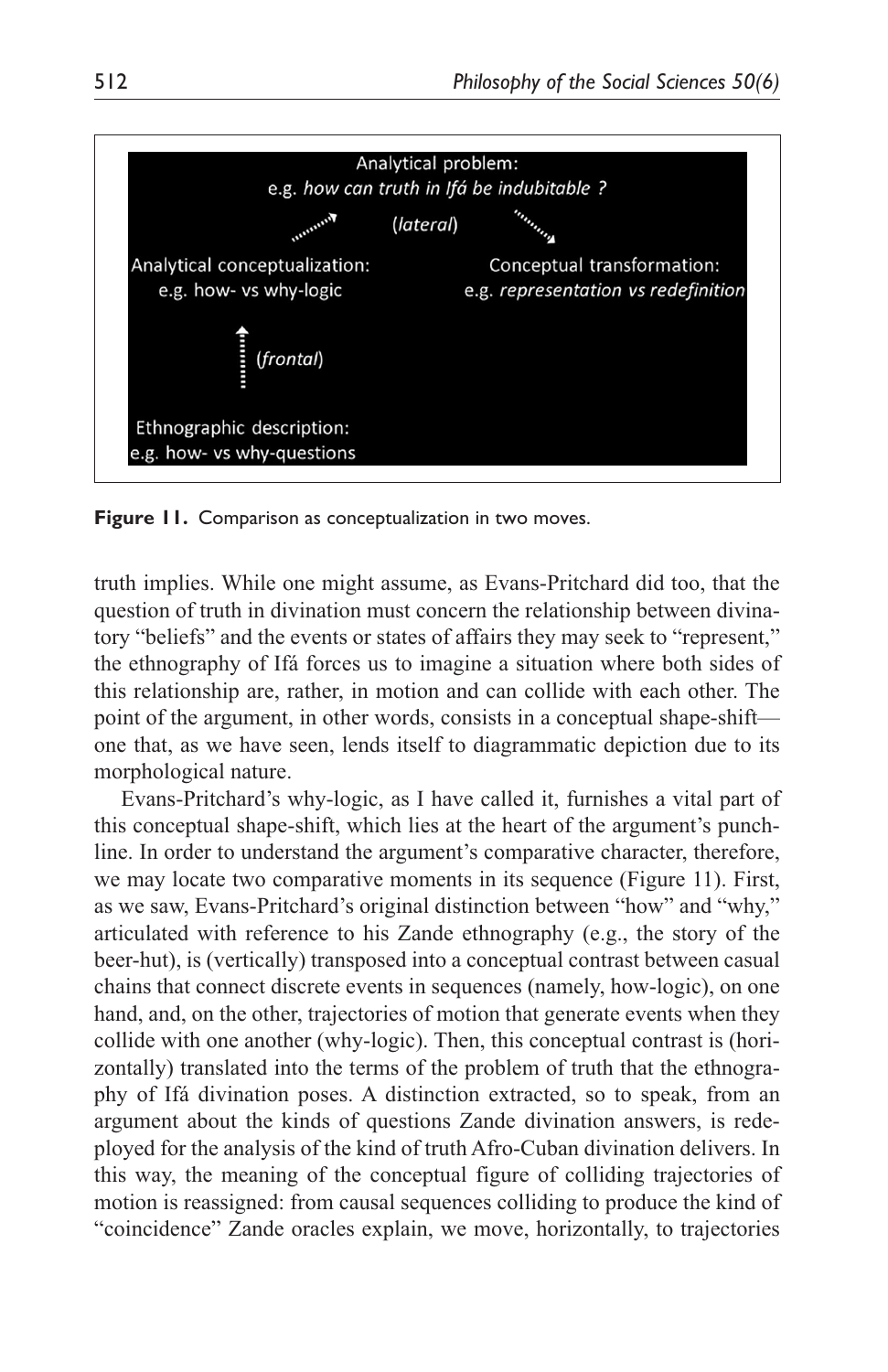of meaning metamorphosing so as to produce an event of redefinition, presenting, perforce, a reconceptualization of divinatory truth.

This double move of conceptualization, I suggest, is integral to the kinds of acts of anthropological comparison the "Evans-Pritchardian" analysis of Afro-Cuban divination I have presented exemplifies. Certainly, it is an active ingredient (perhaps the most active one) of the two operations of comparison distinguished so helpfully by Matei Candea (2017, 90), namely, "frontal comparisons," in which "an unfamiliar ethnographic entity is contrasted to a putatively familiar background," and "lateral comparisons," in which "cases [are] set side by side to highlight their similarities and differences" (Candea 2017, 93). The vertical transposition of Evans-Pritchard's analysis of howand why-questions in Zande divination into a conceptual contrast between how- and why-logics concerning relationships between trajectories of movement and discrete events creates the conditions for the subsequent comparison with Ifá in Cuba, by providing the conceptual kernel that has a purchase in a different ethnographic context. And that transformation (from ethnography into its conceptualization) is indeed "frontal" inasmuch as it pertains to the relationship between (constitutively) "unfamiliar" ethnographic materials and (putatively) "familiar" background assumptions about, in this case, the relationship between causation, events, motion, coincidence, and so on. Moreover, the subsequent horizontal translation of this conceptualization into the framework set up by the problem of truth that the ethnography of Ifá divination presents is indeed the punchline of the comparison with Evans-Pritchard's analysis. What was a conceptualization of his distinction between kinds of questions one might ask an oracle becomes a conceptualization of the kinds of truth one might be given by it. So, horizontally translated from one set of problems into another, moving "laterally" from case to case, in Candea's terms, Evans-Pritchard's analysis is comparatively recast as an anthropological reconceptualization of divinatory truth.

The key point to notice, here, is that these irreducibly "conceptualizing" ingredients—or perhaps they are "phases"—render anthropological comparison as a matter of conceptual transformation through and through. In contrast to the assumption that comparison must involve holding "axes of comparison" stable in order to gauge with reference to them the differences and similarities between varying comparanda, this way of imagining comparison makes virtue of the ways in which putative axes of comparison—that is, the comparans themselves—can be varied as they travel from one ethnographic situation to the next (see also Holbraad and Willerslev 2007). The "purchase" of the comparison, in other words, is found in the ways in which it can transform the very terms in which it is conducted in each new context, rather than in the ways in which the same terms of comparison might be shown to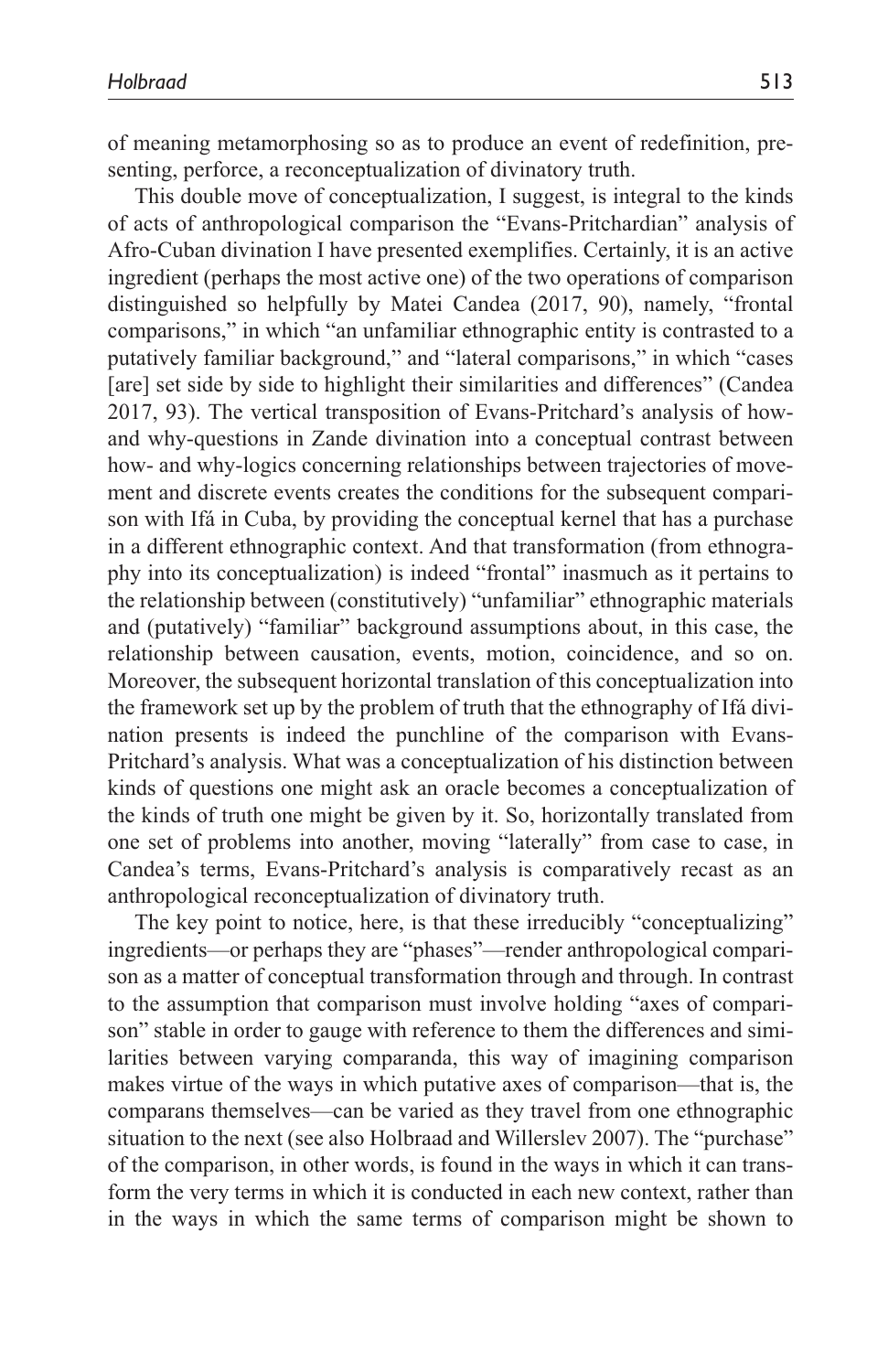"apply" (or not to apply) in different contexts. The ethnography of Zande divination is transformed conceptually into the why-logic of motions producing coincidental events and then that figure of motile coincidence is further transformed into a conception of divinatory truth as a redefinition of meanings.

To be sure, such conceptual transformations need not be as smooth as this particular example might suggest—more or less the same idea, that is, changing its own terms of conceptual reference at different stages of analysis. To see this I will add one further step to this (alas self-referential) trajectory of anthropological analysis, with reference to a more recent publication in which I have sought to correct a significant error in my Evans-Pritchard-inspired account of divinatory truth in Ifá (Holbraad 2018). For, while the account already presented brings into focus some of the salient characteristics of Ifá truth (e.g., the idea of metamorphosis, of colliding paths, of truth as an event of redefinition), it gets wrong the cosmological coordinates within which these truth-events take place. In particular, what it misses is the basic asymmetry of the relationship between mythical paths on the one hand and the life trajectories that they transform by way of redefinition on the other. The key problem is that, contrary to the image presented in Figure 9, the transformations that Ifá divination induces only really go one way. The mythical paths of Ifá are so powerful precisely because, deemed to contain within them the truth about "everything," as practitioners say, they can have a transformative effect on "anything," that is, any particular life-circumstances that happen to occasion the consultation. To move in the opposite direction and try to alter the content of the mythical corpus of Ifá by bringing to bear on it the contingencies of any given personal life circumstance—the imponderabilia of everyday life—would for the practitioners of Ifá be a cosmological *non sequitur*. It would be something equivalent to a Catholic pilgrim saying that he goes to Our Lady of Lourdes to cure the ailments of the Virgin Mary. So, perhaps Figure 12 provides a better conceptual image: a corpus of myths intensively containing "everything" within its 256 signs which, by that virtue, is able to transform the meaning of any particular life circumstances, altering the very course of their extensively unfolding trajectory in the process.

### **4. Conclusion: The Shapes of Relations**

The present attempt to unpack conceptualization as the most active ingredient of anthropological thinking may appear banal. After all, if such breadand-butter instances of anthropological analysis as Mauss on the gift and Evans-Pritchard on Zande oracles can be enlisted as examples, then surely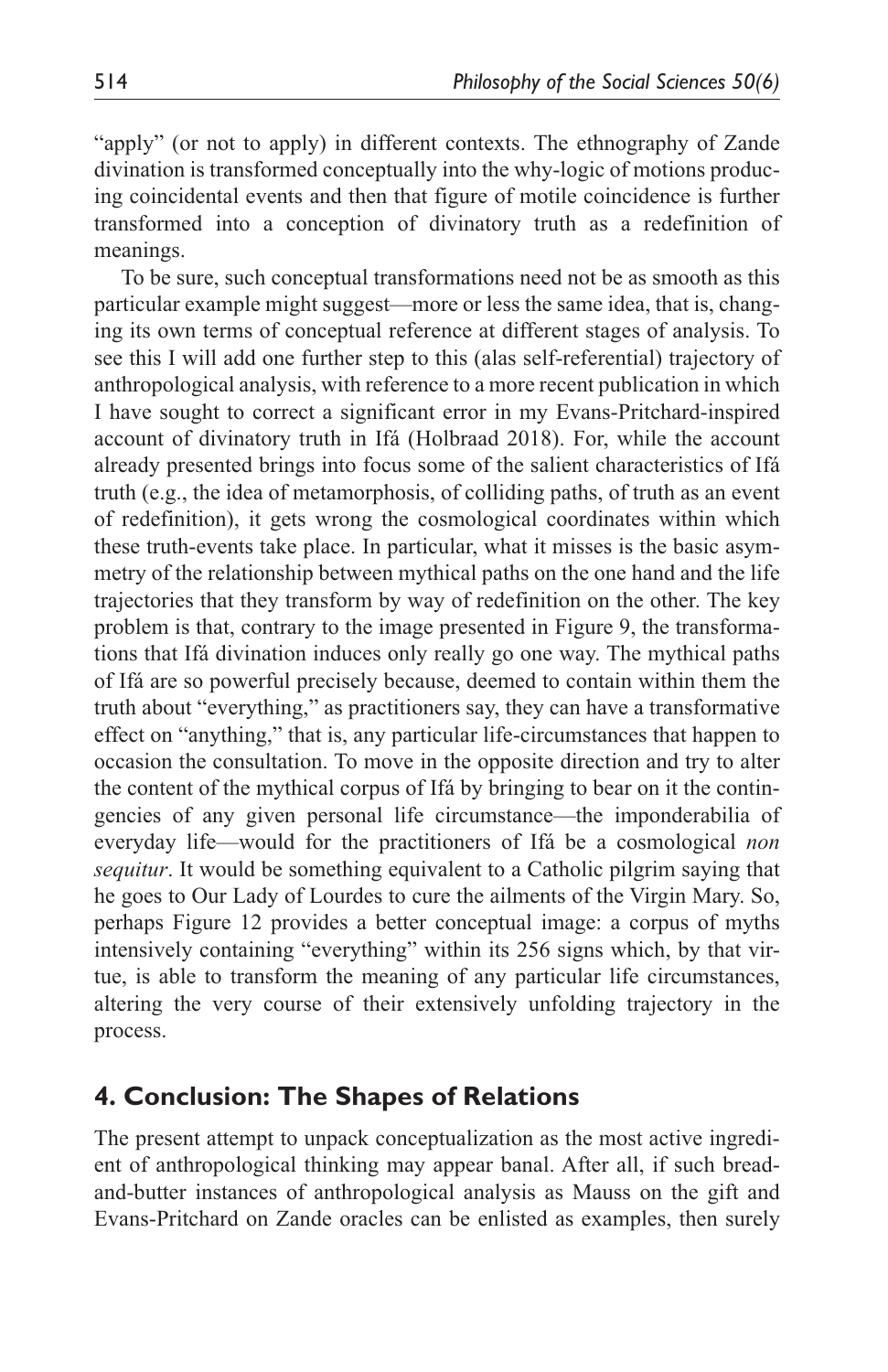

**Figure 12.** The asymmetry of myth and life in Ifá truth.

there cannot be much that is new here. To be sure, one could bite the bullet on this score. Finding more, perhaps new, value in some of the best anthropology has had to offer may itself be worth something. Nevertheless, by way of conclusion, we can single out four consequences of this way of thinking about anthropological thinking, which illustrate ways in which it might go beyond what one already expects of it.

The first has been stated already in the foregoing, namely, that conceptualization on this account emerges not merely as a step toward some other, weightier anthropological goal, such as social explanation or cross-cultural translation, but as a *sui generis* end in itself. Echoing the old suggestion that something called "social morphology" could be developed as a domain of inquiry in its own right within the social sciences (e.g., Durkheim 1982, 111-12), we may tag this activity as "conceptual morphology." Indeed the contrast with the classical project of social morphology, as conceived by Durkheim and his circle a century ago (e.g., Mauss 2004), makes the point. For Durkheim, the study of social morphology involved charting the demographic and geographic configurations of social relationships (the density of social groups, their distribution and seasonal movements, and so on), in order to work out their effects on social institutions and the collective representations they generate. By contrast, the version of morphology I have sought to outline charts out the *conceptual* relationships that the *analyst* has to imagine in order to describe such phenomena—that is to say, the kinds of social phenomena at large in which anthropologists have always been interested. This is a morphology not of the social world but of the analytical operations required to describe it.

A second point has to do with the deliberate contingency of these operations, and here the contrast with another famous proposal about the role of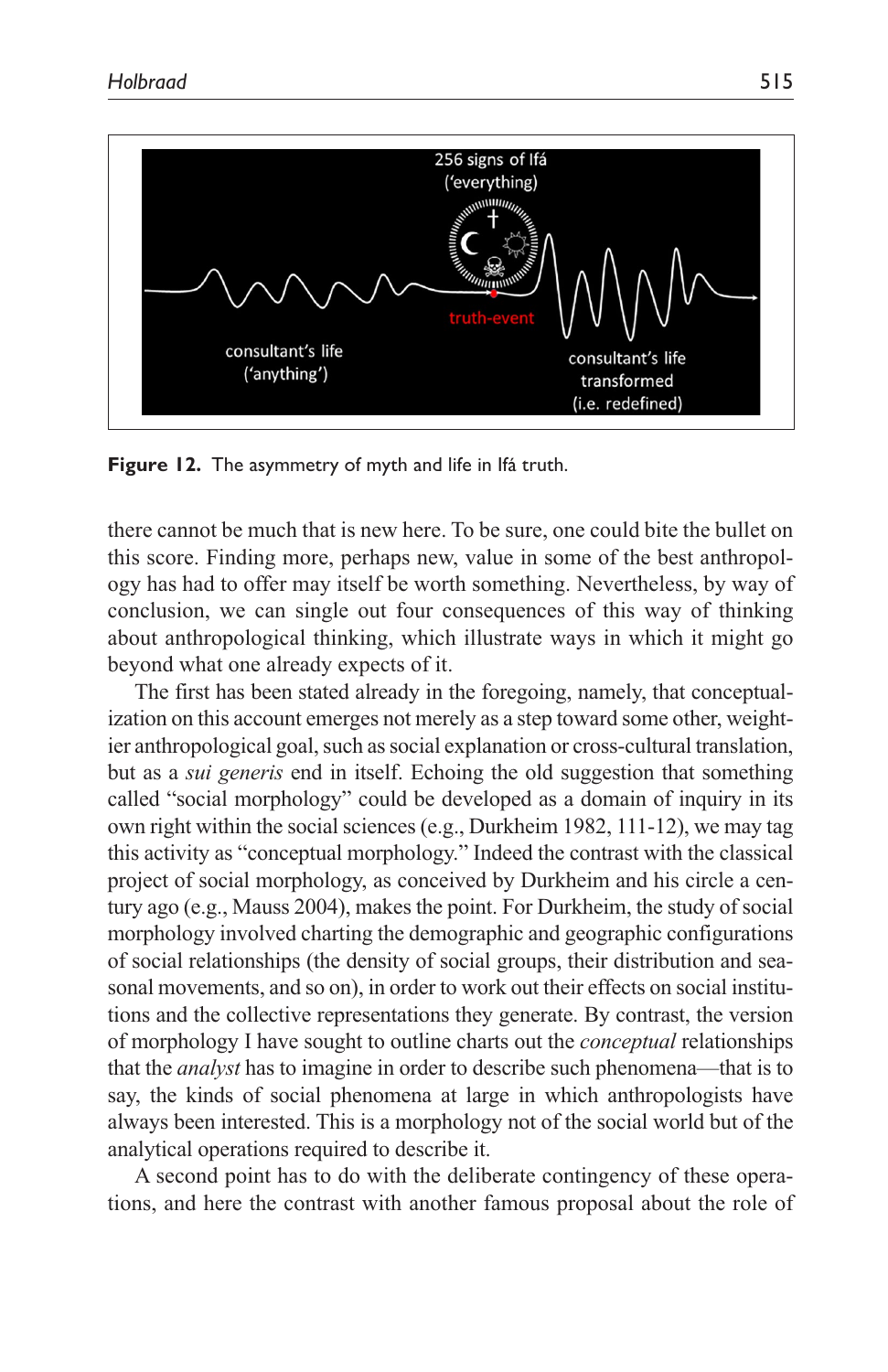concepts in anthropology is useful, namely, Edmund Leach's (1961) influential suggestion that in order rigorously to generalize about social phenomena one should conceive of them in terms of the mathematical patterns they form. For Leach (1961, 2), the abstraction of algebra is necessary if anthropology is to avoid merely describing one contingent case of social organization after another—an activity he famously disparaged as a kind of "butterfly collecting"—in order to focus instead on the general laws that may underlie them. By contrast, the version of morphology proposed here takes off from the idea that the abstraction of concepts furnishes the language in which anthropologists can embrace the very contingency Leach found so irritating. In other words, the forms of conceptualization illustrated above are not acts of generalization but of *expression*—a matter not of abstracting away from life, if you like, but of moving toward it. In fact, Leach's image of butterfly collection is apposite to the activity: one might imagine anthropology as an act of conceptual butterfly collecting, in which the varieties of social experience the world over are transfigured in our conceptual imagination and expressed in the language of conceptual morphology.

This point about expression leads to a third observation, concerning the notion of the "shapes of relations," which has surfaced a number of times in the foregoing account of anthropological conceptualization, and lends the present article its title. Here Marilyn Strathern's (1992, 1995, 2014, 2020) ever-unfolding argument about the peculiar role that relations play in anthropological thinking may serve as the foil. At the core of Strathern's approach lies an idea that appears in different guises across her work, namely, that relations are so compelling to anthropologists because they traverse across indeed *relate*—imagined divides between the content and the form of anthropological inquiry. Anthropologists *par excellence*, for Strathern, study social relations (indeed "relation" in English has connotations of kinship) and in doing so establish analytical relations between (and therefore also about) them. Referring in particular to developments in mid-20th century social anthropology in Britain, she has suggested that behind them lay "a creative appropriation of The Relation, at once the abstract construct and the concrete person" (Strathern 1995, 10)—a point she then extends to social anthropologists in general, who "route connections through persons" (Strathern 1995, 11). The present argument about the role of conceptualization in anthropological thinking, then, can be understood as one attempt to give Strathern's conception of the duplex character of the relation a determinate form: conceptualization as the activity of turning life (namely, the relationships that comprise social phenomena) into ideas (namely, the relationships between the concepts deployed in order to describe those phenomena) in the ways I have sought to articulate.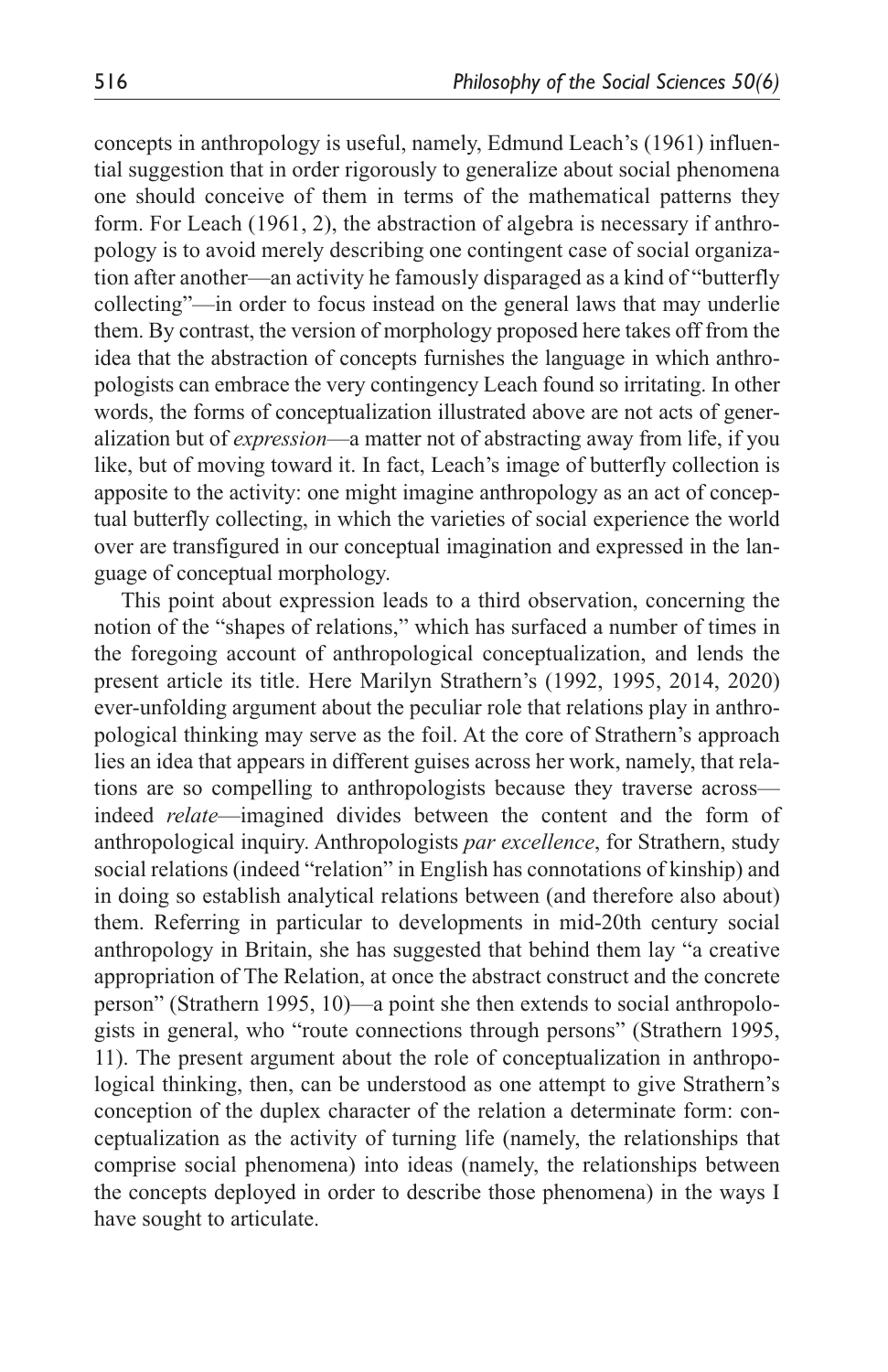

**Figure 13.** Shapes of Strathern's relations (arbitrarily imagined—though cf. Strathern [1991] 2004, 3).

This very suggestion, however, also indicates a way in which the present proposal departs from Strathern's approach, if only in a matter of emphasis. That my argument should give Strathern' conception of the relation a "determinate form," I suggest, is not accidental. At least as anthropologists understand and deploy them, relations *are* "determinate forms," in the sense that they just are the kind of thing that has (always, already) what here we may call a *shape*. 4 In reading Strathern's accounts of relations in anthropology one is often left with the impression that for her relations, *simpliciter*, are the common denominator of all social-cum-conceptual complexity. In a diagram (see Figure 13), they might be depicted as lines that serve to connect in any manner of ways, traversing different and otherwise heterogeneous scales at which relations' potential for producing as well reflecting complexity may be realized, making "everything seem . . . connected" (Strathern [1991] 2004, xx). According to such a conception, in other words, relations seem to be

<sup>4</sup> While in many ways these are synonyms, and I sometimes treat them as such in this text, here I prefer the term "shape" over such terms as "form" or "structure." In its simplicity and theoretical lightness, the term "shape" does a better job of conveying the gist of the idea that acts of conceptualization mould thoughts in particular ways. Terms such as "form" and "structure" are so saturated with debate in anthropology that they risk weighing this suggestion down with unnecessary theoretical baggage (although, admittedly, comparisons between the present argument about the shapes of relations and standing debates in anthropology about, say, "formalism" or "structuralism" would hardly be irrelevant).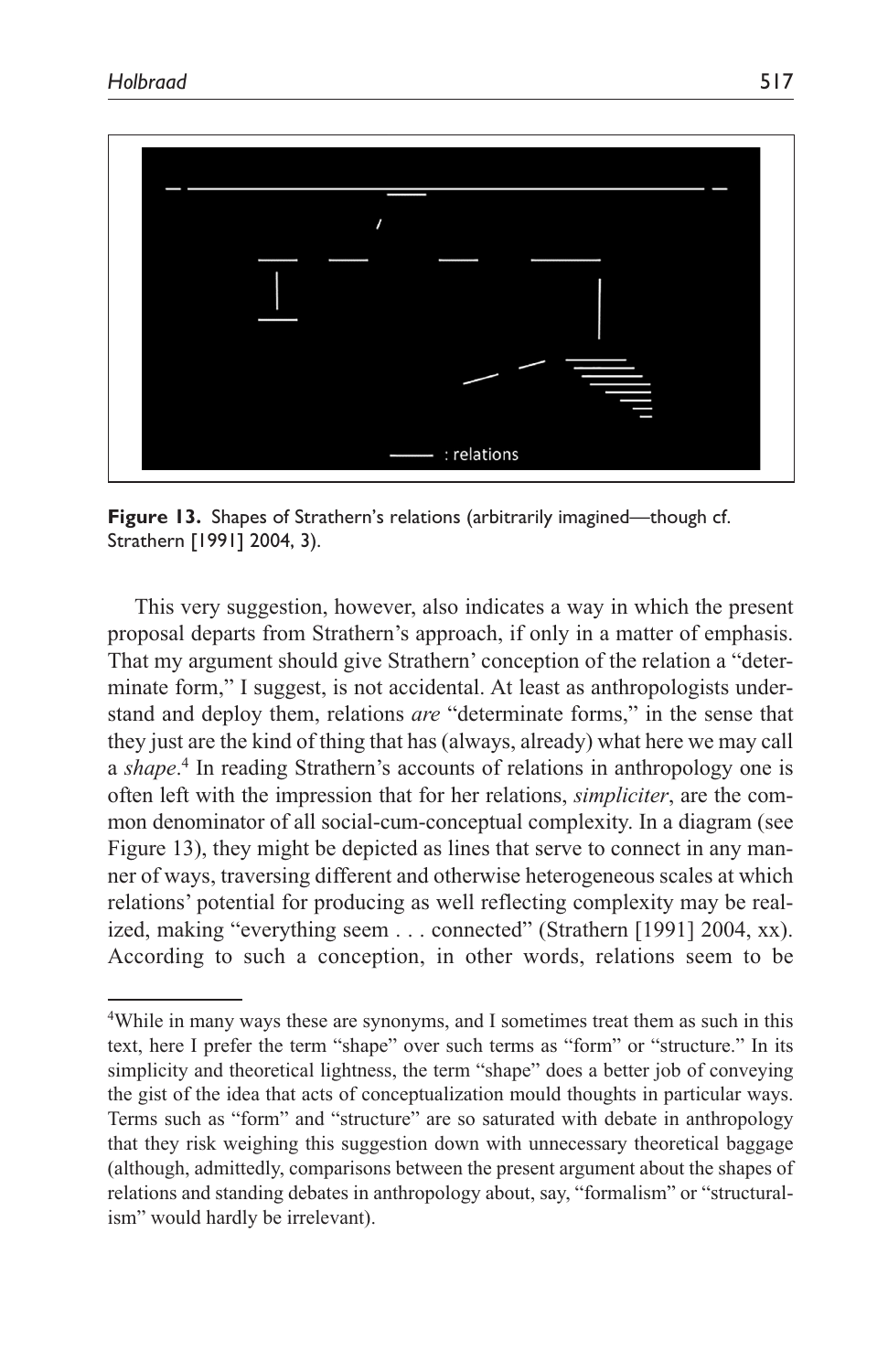imagined in a "bare" state, as elements of which all forms and structures are composed and decomposed. Hence, for example, Strathern's (2005, 135) frequent appeal to the notion of "arithmetic": aggregation, subtraction, multiplication and division are the kinds of operations one can imagine performing with and upon relations, provided one takes the latter, somewhat paradoxically, as the base "unit" of analysis.

But what if one were to forego the very idea of a base unit (in the sense of a common conceptual denominator) for the kind of morphology I am articulating? To do so would be to recognize that shape is not a property that emerges out of relations, but rather one that is inherent to them as a primitive feature. Even the minimal "links" of Figure 13 have a determinate shape they mark, for instance, particular distances that locate "relative" positions and proportions. On this understanding, shape is itself inherently variable, allowing one kind of relation to be distinguished from another (indeed: *that* relation, namely, "distinction," itself marks its own shape, which is different, for example, from that of a "link," although the two may indeed be related [though again in a determinate shape (and so on)]—cf. Strathern 2011). So, the morphological character of anthropological conceptualization comes down to just that: finding ways of expressing in conceptual form those parts of life that hold our anthropological interest by articulating the shapes in which they are configured.

Perhaps what is needed, then, is not so much an arithmetic of relations as a geometry, as Sarah Green has suggested in her own figuration of Strathern's thinking (Green 2017). Certainly, heeding also a call put forward powerfully by Alberto Jiménez Corsín (2003, 2013), that would bring us closer to expressing the particular *proportions* of the conceptual relations through which anthropological thinking takes its shape. Still, as indicated by the various diagrams with which I have accompanied my attempt to articulate the character of such an endeavor, the appeal to the language of geometry can only be figurative in this context (and I mean figurative, here, in both its literal and its, well, figurative sense). At stake, as I have insisted, are the relational shapes of *concepts*, and the question of how far these can always be spatialized geometrically is an open one. For example, one can see how the shapes of "continuity and discontinuity," "motion and rest," or "inside and outside" may be understood in geometrical terms. It is not clear, however, that the same could be said, say, of such standard concepts of anthropological analysis as "transcendence and immanence" or "self and other," or even of more basic logical quantifiers like "every," "some," "any," and "none," as illustrated by the final example of the foregoing discussion, in which geometrical renderings are tellingly aided by more figurative ones (see Figure 12).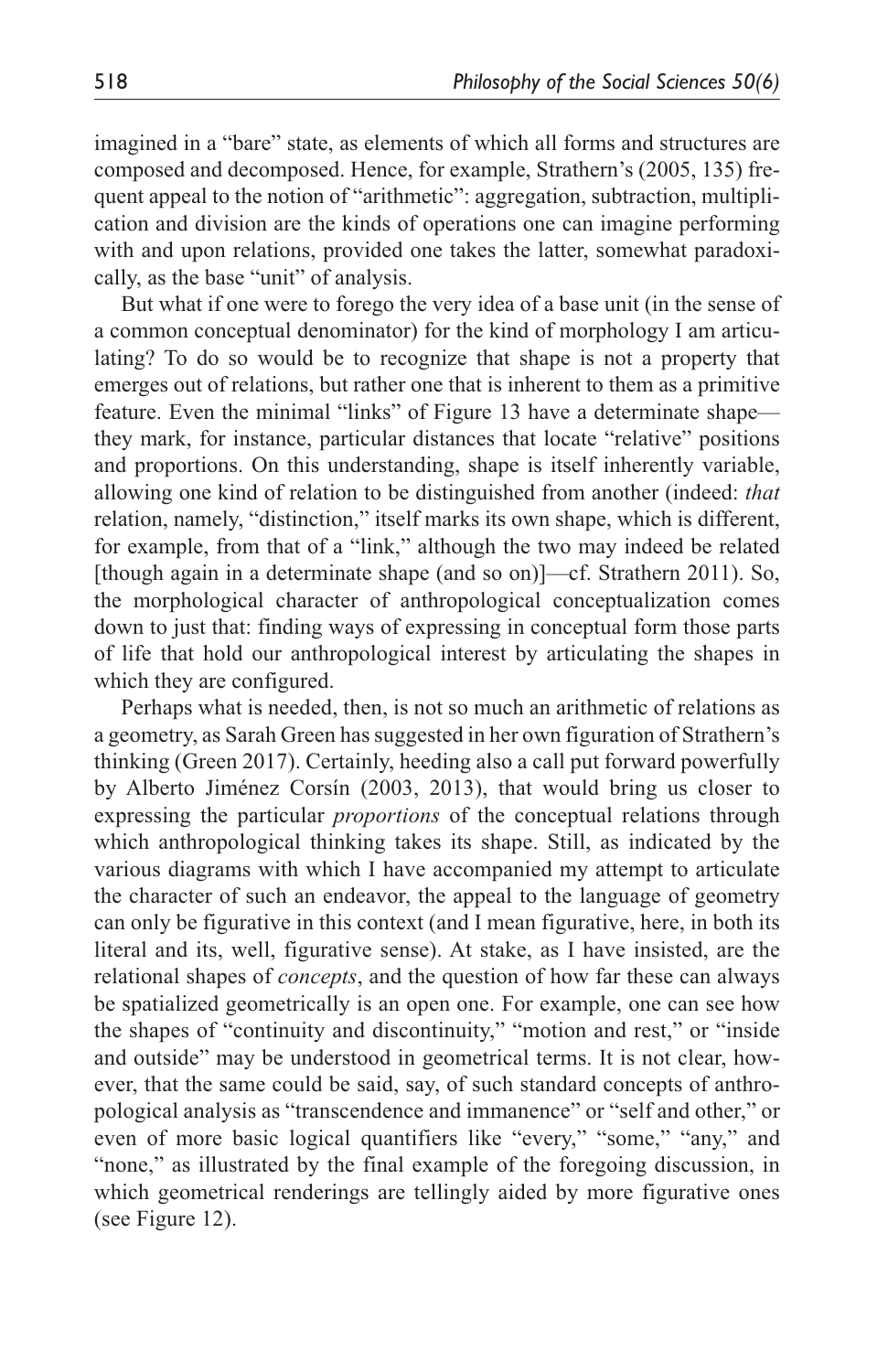All of which raises a final observation, which relates to my earlier point about the affinity between anthropological conceptualization and philosophical inquiry. For while the comparison between anthropologists' and philosophers' investments in the analysis of concepts is fruitful, the essentially expressive character of anthropology's morphological project invites an analogy with the practice of art, too. Without presuming any particular definition of art,<sup>5</sup> for purposes of such an analogy we may say that, whatever it might be, art is in some sense an act of expression. By this, I mean only, and minimally, that in art (or at least in some art) something—some part of life: an image, an activity, a thought, a deed, indeed, a relationship—is transfigured and conveyed in a different medium. That activity, furthermore, need not have any "point" other than itself (although it very well may do so). Indeed, it might make no difference to anything or anyone, other than *to* itself, and perhaps those who appreciate it *for* itself, starting with the artist who performs it. While anthropology may certainly involve, or indeed be, a whole array of other things as well (that much is obvious!), the project of anthropological conceptualization I have argued lies at its core is similar to art in these ways. It is the activity of taking anything—any part of life—and transfiguring it in the language of concepts, molding it into the shapes of (its) relations. It is an activity that, as I have sought to show, has always been at the heart of what anthropologists have been doing. And it is one in which, I hope, we can continue to delight. A part of life itself, after all, anthropology is as valuable as any part of life to which it seeks, perforce, to give expression.

### **Acknowledgments**

This article is based on an Inaugural Lecture delivered on 21 February 2017 at UCL, to mark my promotion to a Professorship in Social Anthropology. It was written during research for a project on the Comparative Anthropologies of Revolutionary Politics, funded by a Consolidator Grant of the European Research Council (ERC-2013-CoG, 617970, CARP). The central idea of "shapes of relations" and their role in anthropological comparison was developed in conversation with the project's core members: Narges Ansari, Igor Cherstich, Myriam Lamrani, Charlotte Loris-Rodionoff, and Nico Tassi. Also, in the context of this research, I have benefited immensely by my collaboration with David Burrows and other participants in our Social Morphologies Research Unit, studying the diagrammatic qualities of social forms and the conceptual effects of drawing them. Hermione Spriggs helped me get the hang of making the diagrams on the computer. Finally, for comments on drafts of the article itself, I am grateful to the anonymous reviewers, Alice Elliot, Caroline Humphrey, and Kriszta Sajber, whose insights in the phenomenology of thought have been inspiring.

<sup>5</sup> As this article seeks to exemplify for the case of anthropology also, I take it that the definition of art is itself a question of and for art.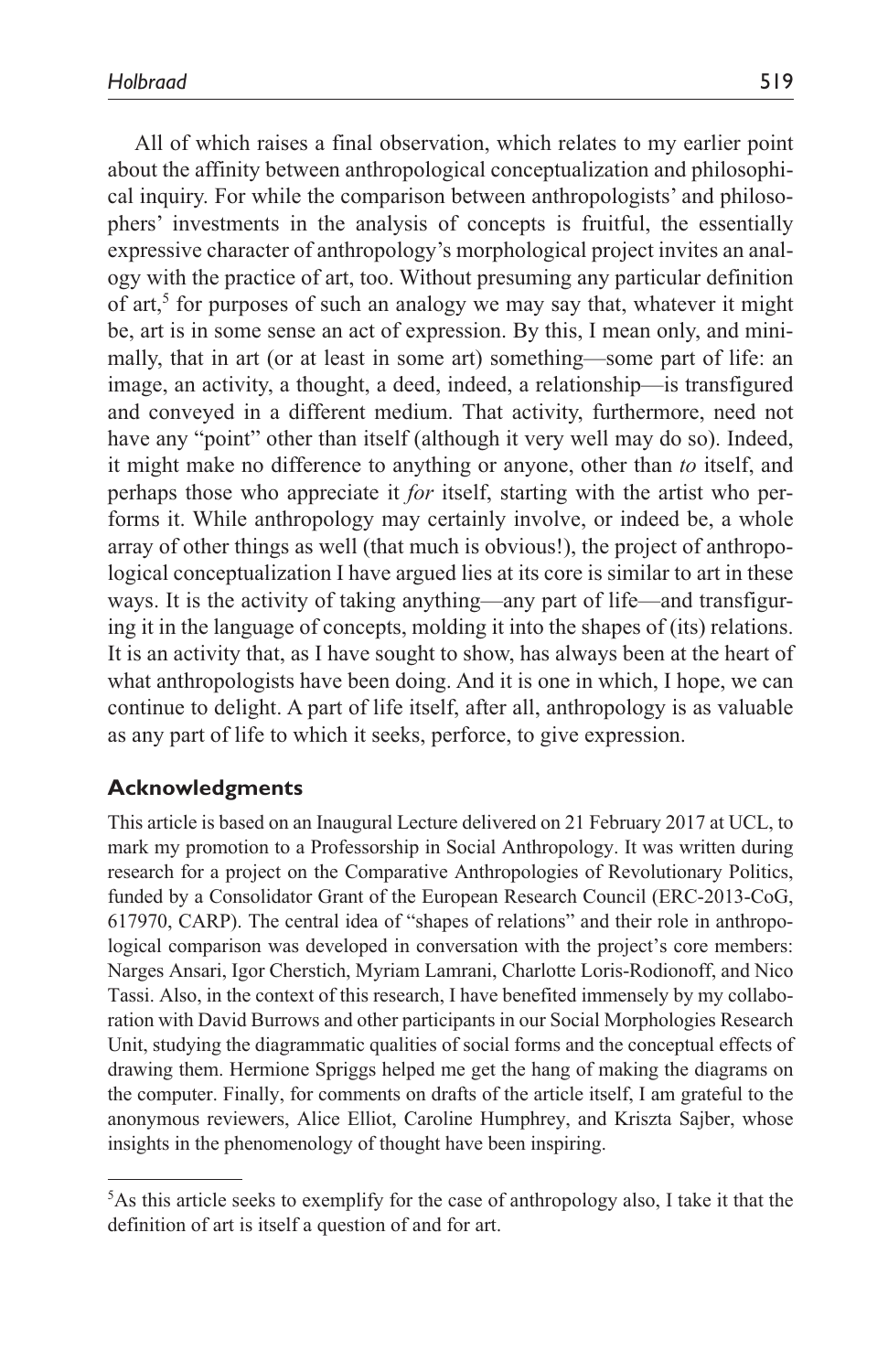#### **Declaration of Conflicting Interests**

The author(s) declared no potential conflicts of interest with respect to the research, authorship, and/or publication of this article.

#### **Funding**

The author(s) disclosed receipt of the following financial support for the research, authorship, and/or publication of this article: The author received financial support from a Consolidator Grant of the European Research Council (ERC-2013-CoG, 617970, CARP).

#### **References**

- Argyrou, Vassos. 2002. *Anthropology and the Will to Meaning: A Postcolonial Critique*. London: Pluto Press.
- Argyrou, Vassos. 2017. "Ontology, 'Hauntology' and the 'Turn' that Keeps Anthropology Turning" *History of the Human Sciences* 30 (1): 50-65.
- Bessire, Lucas, and David Bond. 2014. "Ontological Anthropology and the Deferral of Critique." *American Ethnologist* 41 (3): 440-56.
- Candea, Matei. 2017. "We Have Never Been Pluralist: On Lateral and Frontal Comparisons in the Ontological Turn." In *Comparative Metaphysics: Ontology after Anthropology Pierre Charbonnier*, edited by Gildas Salmon and Peter Skafish, 85-106. London: Rowman & Littlefield.
- Chua, Liana, and Nayanika Mathur. 2018. "Introduction: Who Are 'We'?" In *Who Are 'We'? Reimagining Alterity and Affinity in Anthropology*, edited by Liana Chua and Nayanika Mathur, 1-34. Oxford: Berghahn Books.
- Corsín Jiménez, Alberto. 2003. "The Form of the Relation, of Anthropology's Enchantment with the Algebraic Imagination." Unpublished manuscript. [http://](http://digital.csic.es/bitstream/10261/98307/1/the%20form%20of%20the%20relation.pdf) [digital.csic.es/bitstream/10261/98307/1/the%20form%20of%20the%20relation.](http://digital.csic.es/bitstream/10261/98307/1/the%20form%20of%20the%20relation.pdf) [pdf.](http://digital.csic.es/bitstream/10261/98307/1/the%20form%20of%20the%20relation.pdf) Accessed May 5, 2020.
- Corsín Jiménez, Alberto. 2013. *An Anthropological Trompe L'oeil for a Common World: An Essay on the Economy of Knowledge*. Oxford: Berghahn Books.
- D'Andrade, Roy. 1986. "Three Scientific World Views and the Covering Law Model." In *Metatheory in Social Science*, edited by Donald W. Fiske and Richard A. Shweder, 19-41. Chicago: University of Chicago Press.
- de Castro, Eduardo Viveiros. 2003. *AND*. Manchester: Manchester Papers in Social Anthropology 7.
- de Castro, Eduardo Viveiros. 2015. "Who Is Afraid of the Ontological Wolf? Some Comments on an Ongoing Anthropological Debate." *The Cambridge Journal of Anthropology* 33 (1): 2-17.
- de la Cadena, Marisol. 2015. *Earth Beings: Ecologies of Practice across Andean Worlds*. Durham, NC: Duke University Press.
- Descola, Philippe. 2013. *Beyond Nature and Culture*. Translated by Janet Lloyd. Chicago: University of Chicago Press.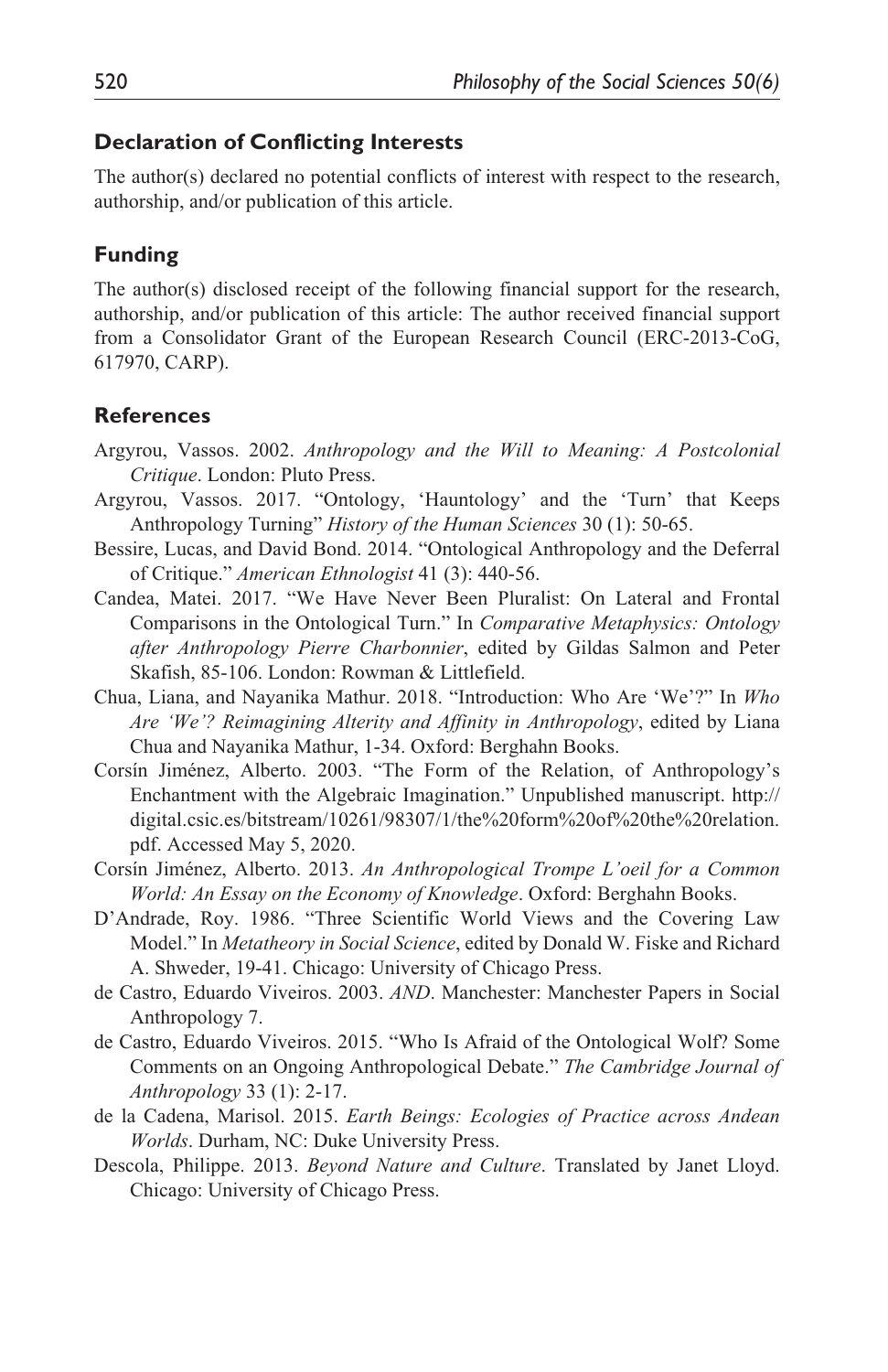- Douglas, Mary. 1966. *Purity and Danger: An Analysis of the Concepts of Pollution and Taboo*. London: Routledge & Keegan Paul.
- Durkheim, Emile. 1982. *Rules of Sociological Method*. New York: The Free Press.
- Evans-Pritchard, E. E. (1937) 1976. *Witchcraft, Oracles, and Magic among the Azande*. Abridged by Eva Gillies. Oxford: Clarendon Press.
- Evens, T. M. S. 2008. *Anthropology as Ethics: Nondualism and the Conduct of Sacrifice*. Oxford: Berghahn Books.
- Geertz, Clifford. 1973. *The Interpretation of Cultures*. New York: Basic Books.
- Graeber, David. 2015. "Radical Alterity Is Just Another Way of Saying 'Reality': A Reply to Eduardo Viveiros de Castro." *Hau: Journal of Ethnographic Theory* 5 (2): 1-41.
- Green, Sarah. 2017. "Thinking through Proliferations of Geometries, Fractions and Parts. In *Redescribing Relations: Strathernian Conversations on Ethnography, Knowledge and Politics*, edited by Ashley Lebner, 197-208. New York: Berghahn Books.
- Henare, Amiria, Martin Holbraad, and Sari Wastell, eds. 2007. *Thinking through Things: Theorising Artifacts Ethnographically*. London: Routledge.
- Holbraad, Martin. 2012. *Truth in Motion: The Recursive Anthropology of Cuban Divination*. Chicago: University of Chicago Press.
- Holbraad, Martin. 2017. "The Contingency of Concepts: Transcendental Deduction and Ethnographic Expression in Anthropological Thinking." In *Comparative Metaphysics: Ontology after Anthropology*, edited by Pierre Charbonnier, Gildas Salmon, and Peter Skafish, 133-58. London: Rowman & Littlefield.
- Holbraad, Martin. 2018. "How Myths Make Men in Afro-Cuban Divination." In *The Culture of Invention in the Americas*, edited by Jose A. Kelly and Pedro Pitarch, 53-72. Cambridge: Sean Kingston.
- Holbraad, Martin, and Morten Axel Pedersen. 2017. *The Ontological Turn: An Anthropological Exposition*. Cambridge: Cambridge University Press.
- Holbraad, Martin, and Rane Willerslev. 2007. "Transcendental Perspectivism: Anonymous Viewpoints from Inner Asia." *Inner Asia* 9 (2): 329-45.
- Kohn, Eduardo. 2015. "Anthropology of Ontologies." *Annual Review of Anthropology* 44 (1): 311-27.
- Leach, Edmund. 1961. *Rethinking Anthropology*. London: Athlone Press.
- Lévi-Strauss, Claude. 1990. *The Naked Man*. Chicago: University of Chicago Press.
- Mauss, Marcel. 2004. *Seasonal Variations of the Eskimo: A Study in Social Morphology*. London: Routledge.
- Mauss, Marcel. 2016. *The Gift*. Expanded ed. Selected, Annotated and Translated by Jane I. Guyer. Chicago: Hau Books.
- Scott, Michael W. 2007. *The Severed Snake: Matrilineages, Making Place, and a Melanesian Christianity in Southeast Solomon Islands*. Durham, NC: Carolina Academic Press.
- Strathern, Marilyn. 1992. *After Nature: English Kinship in the Late Twentieth Century*. Cambridge: Cambridge University Press.
- Strathern, Marilyn. 1995. *The Relation: Issues in Complexity and Scale*. Cambridge: Prickly Pear Press.